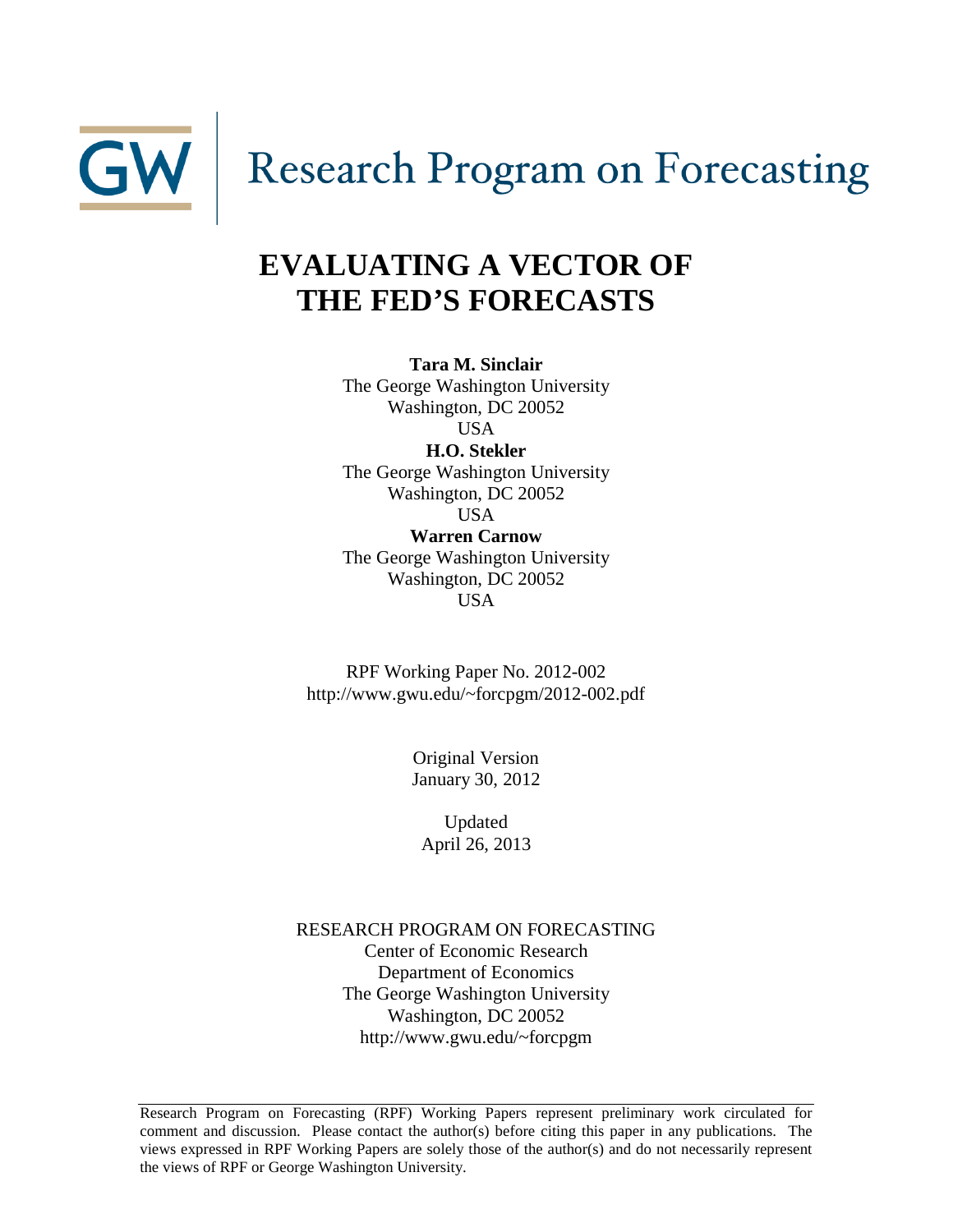## EVALUATING A VECTOR OF THE FED'S FORECASTS

Tara M. Sinclair<sup>\*</sup>, H.O. Stekler, and Warren Carnow Department of Economics The George Washington University Monroe Hall #340 2115 G Street NW Washington, DC 20052

JEL Codes: C5, E2, E3

Keywords: Federal Reserve, Forecast Evaluation, real GDP Expenditure Approach, Business Cycle, Mahalanobis Distance

#### **Abstract**

In this paper we present a multivariate analysis of the Federal Reserve's forecasts. First, we use existing univariate methods to evaluate each of the Fed's forecasts of the ten major expenditure categories of real GDP which have not previously been evaluated in the literature. Second, we apply a recently developed methodology to jointly evaluate the vector of these forecasts. Finally, we use the same methodology to determine whether the Fed's forecasts of GDP growth, inflation, and unemployment taken together present an accurate overall view of the economic situation and compare the Fed's forecasts to those of the Survey of Professional Forecasters. We find that the Fed's forecasts were generally consistent with the overall conditions that actually occurred. We also find that the Fed's forecasts and those of the Survey of Professional Forecasters are quite similar overall.

 $\overline{a}$ 

<span id="page-1-0"></span><sup>∗</sup> Corresponding author: tsinc@gwu.edu. The authors thank Blake Saville for excellent research assistance and gratefully acknowledge generous support from the Institute for International Economic Policy.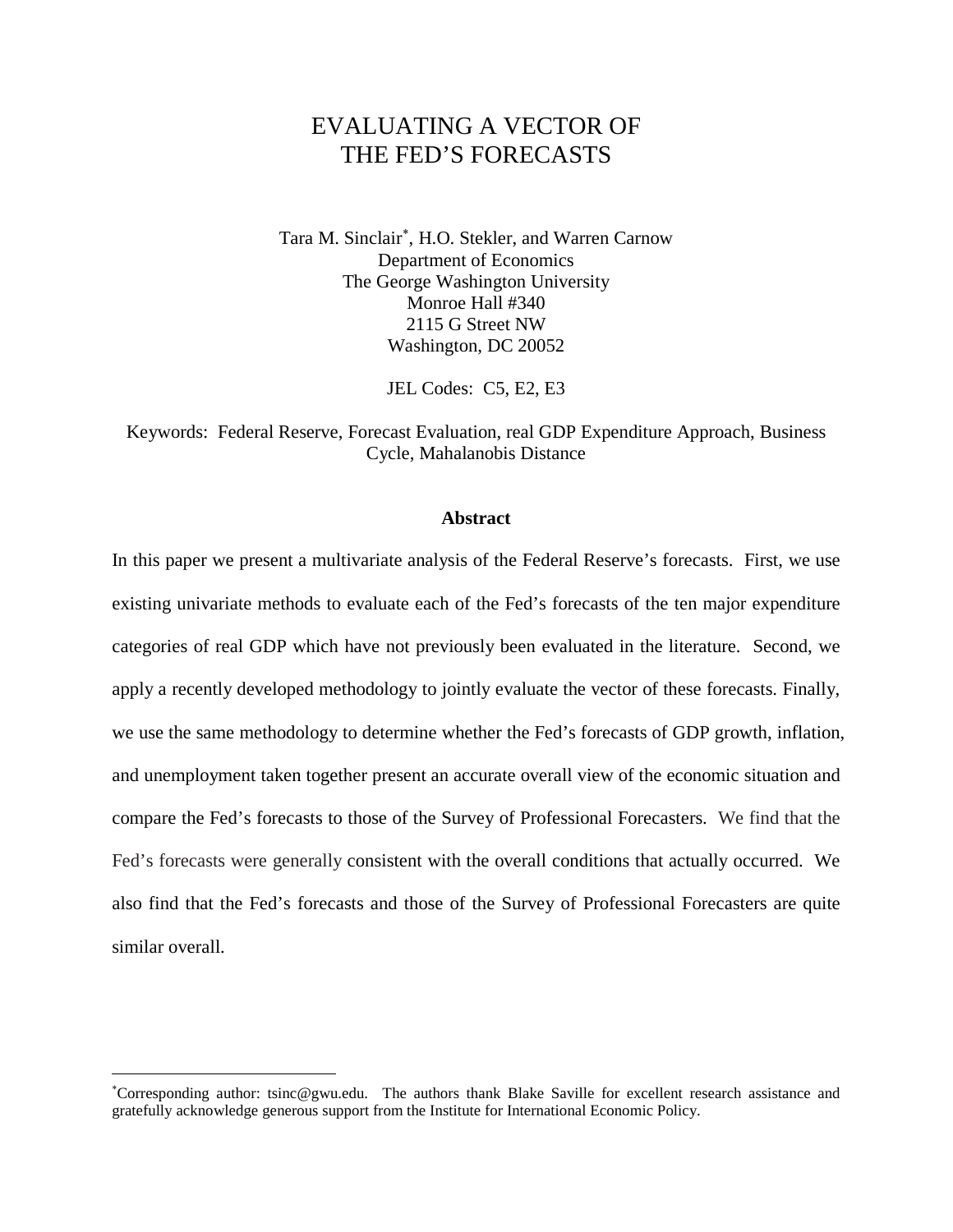## EVALUATING A VECTOR OF THE FED'S FORECASTS

This paper evaluates two key sets of forecasts, the ten components of US real GDP and three major macroeconomic indicators, prepared by the staff of the Board of Governors of the Federal Reserve System. Most evaluations have used a univariate methodology that separately examined the Fed's forecasts of select variables such as GDP, inflation, and unemployment. (Clements et al., 2007; Joutz and Stekler, 2000; Romer and Romer, 2000; Sims, 2002; and Stekler, 1994.)

There have, however, been a small number studies that have considered some multivariate characteristics of the Fed's forecasts. Sinclair, Stekler and Kitzinger (SSK, 2010) examined the joint *directional* forecasts of GDP and inflation using contingency tables. Sinclair, Gamber, Stekler, and Reid (SGSR, 2012) calculated the costs of jointly misestimating GDP and inflation within the context of a Taylor type rule. These studies, however, did not develop a general approach for jointly evaluating quantitative forecasts.

Focusing on the rationalizability of the forecasts, Caunedo et al (2013) jointly test the rationality of the Federal Reserve's forecasts of inflation, unemployment, and output growth. They use the methodology of Komunjer and Owyang (2012) where forecast errors in a multivariate framework are used to derive the weights of a utility function. Their approach differs from the one that we present below. Our method focuses on forecast comparison rather than on rationalizability.

This paper will examine two topics that have not been addressed before. The first, an evaluation of the Fed's forecasts of the components of real GDP, has not been performed before using either the univariate or multivariate approaches. Past evaluations of the Fed's real GDP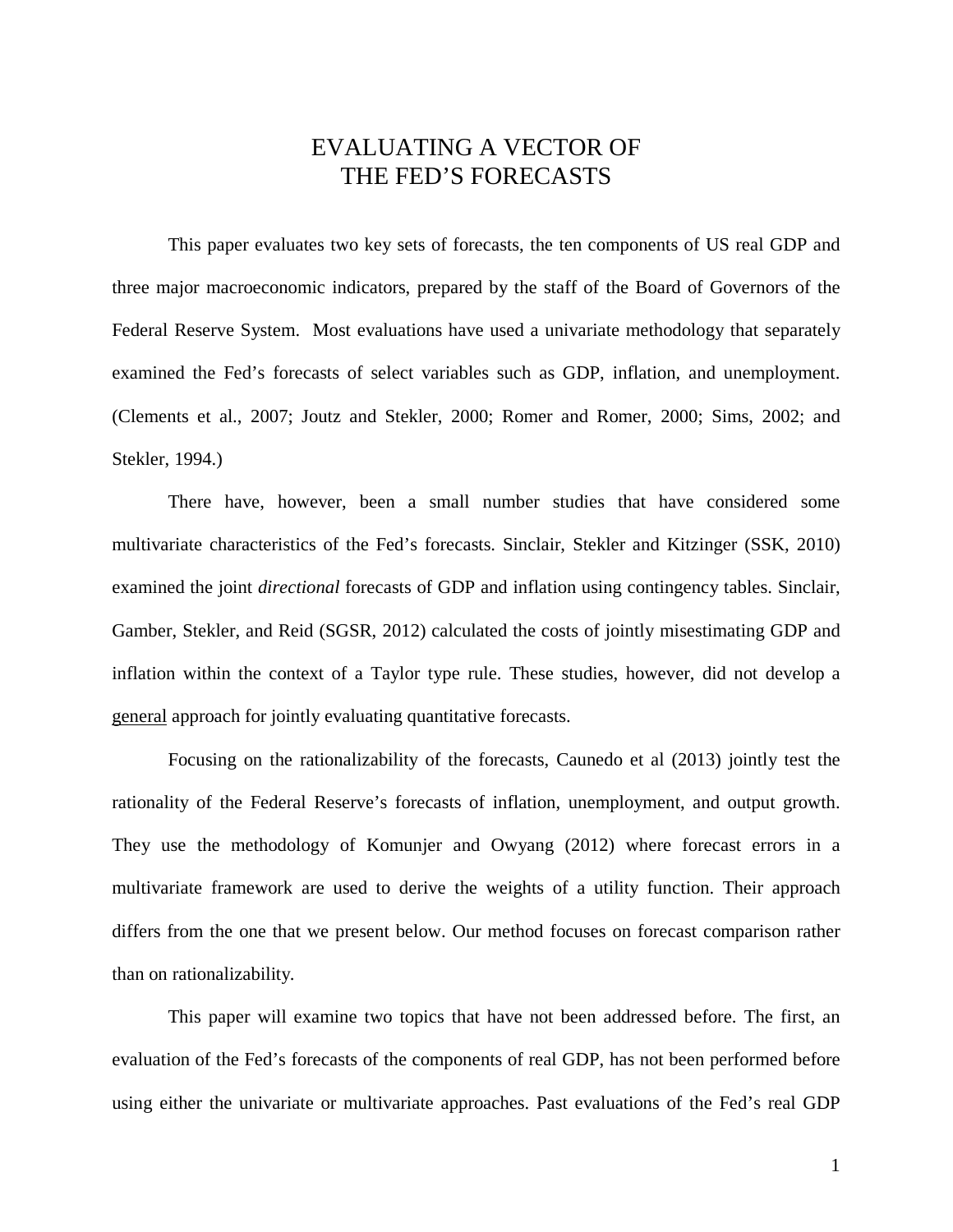growth rate forecasts have only focused on the headline GDP projections, and, to the best of our knowledge, the Fed's forecast of the ten main components of GDP have never been evaluated. The second topic involves a multivariate analysis of the Fed's forecasts of growth, inflation, and unemployment. We undertake this multivariate analysis because these forecasts are produced and used *jointly*. This approach enables us to determine whether the Fed's forecasts provided an accurate comprehensive view of the various sectors of the economy. This view is especially important if the forecast is used in making policy and suggests that the forecasts should be evaluated jointly in a multivariate framework. We next present the rationale for this approach.

Consider a large database of forecasts prepared by a number of individuals/organizations. The database would likely consist of forecasts made for a number of variables over a number of horizons over a period of time. How should one evaluate these forecasts? There is not a simple answer because there are a number of ways of doing this analysis. They range from the simple univariate single horizon method to the more complex methods which aggregate across the various dimensions of the data.

The database of forecasts in general will have four dimensions: (1) the number of variables (*J*) that are predicted, (2) the number of horizons/periods (*H*) for which each variable is predicted, (3) the number of times (*T*) that the predictions are made, and (4) the number of forecasters (*N*). The traditional procedure for evaluating forecasts involves calculating a scalar descriptive statistic such as mean-squared error (MSE) which describes the *average* accuracy of the *T* forecasts of *each* variable that were made for each forecast horizon. This approach yields *NHJ* descriptive statistics, one for each forecaster, at each horizon, for each variable.

Recent research has proposed several different procedures that have been used to aggregate across the various dimensions and reduce the number of descriptive statistics. The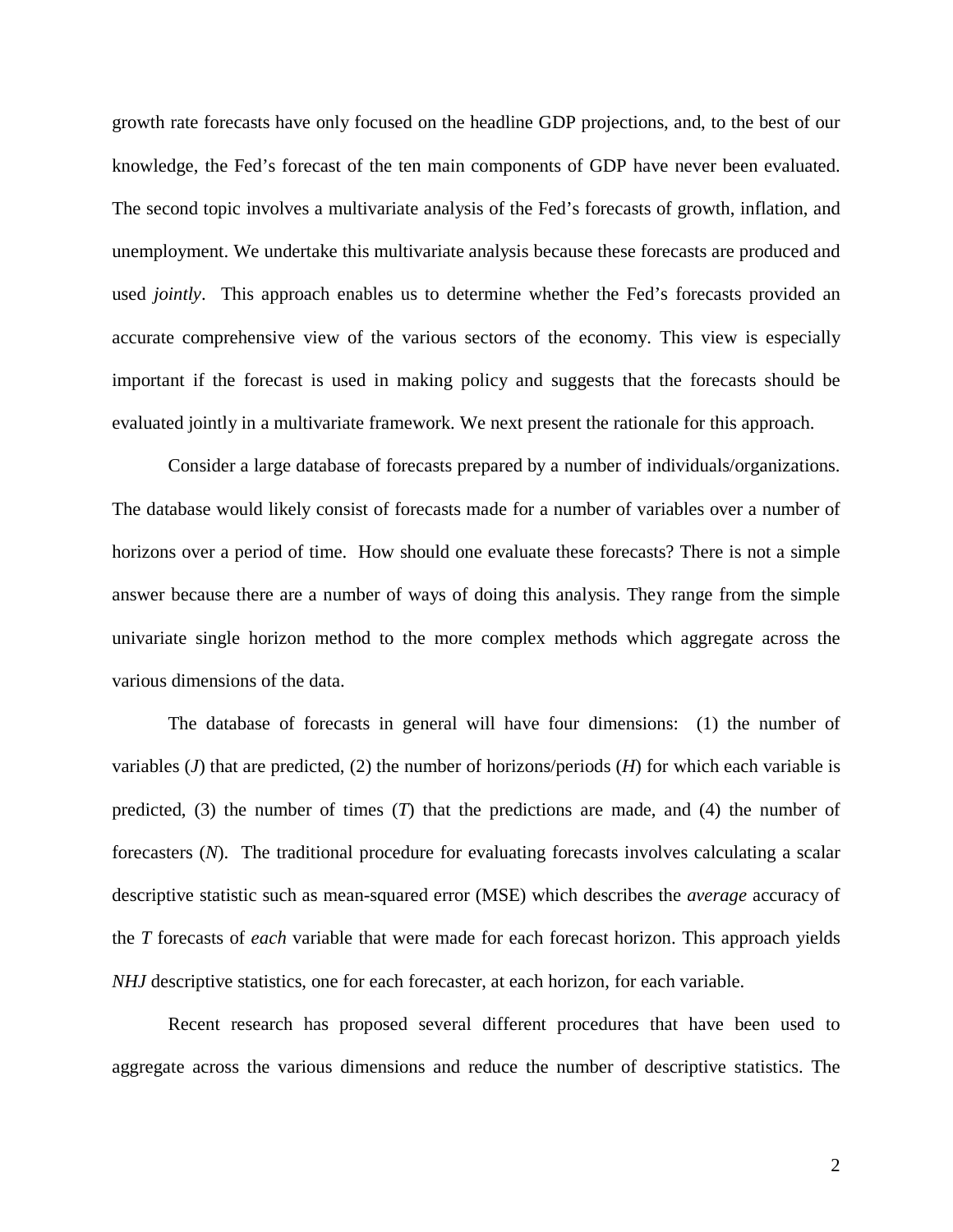appropriate procedure for aggregating depends on the question that is being investigated. For example, Eisenbeis, Waggoner and Zha (2003) aggregated across variables for a single time period and a single horizon for each forecaster. Their procedure created a ranking of the average quality of the Wall Street Journal Forecasters across multiple variables for each forecaster, for each period, for a single horizon. $<sup>1</sup>$  $<sup>1</sup>$  $<sup>1</sup>$ </sup>

On the other hand, Clements, Joutz, and Stekler (2007) and Davies and Lahiri (1995, 1999) do not pool across variables.<sup>[2](#page-4-1)</sup> For each variable, they pool across horizons. One difference between those two studies is that Clements et al. evaluate only one forecaster (the Fed) whereas Davies and Lahiri consider the forecasts of multiple forecasters (from the Blue Chip surveys and the Survey of Professional Forecasters).

In this paper we are interested in the *overall* quality of one organization's forecasts of a number of different variables over time for a particular horizon. To illustrate this issue, we start with the simplest case: an evaluation of the organization's forecasts of next period's value of one variable, say the growth rate of real GDP. These forecasts have been made *T* times. The traditional univariate procedure involves calculating MSE which describes the *average* accuracy of the *T* forecasts of real GDP growth. Now let us assume that the organization also prepares forecasts of inflation and unemployment. Traditionally, we would have calculated MSEs for each of these additional variables. If the MSE of one variable were "small", while that of one or both of the others were "large", how would we evaluate the overall quality of this forecast? What do we learn by saying that the errors made in forecasting one variable were large while those made in forecasting the other variable were small?

<span id="page-4-1"></span><span id="page-4-0"></span><sup>&</sup>lt;sup>1</sup> Eisenbeis, Waggoner, and Zha also produced an average ranking of the forecasters over time.<br><sup>2</sup> Davies, Lahiri, and Sheng (2011) provide a useful summary of the framework used in these papers.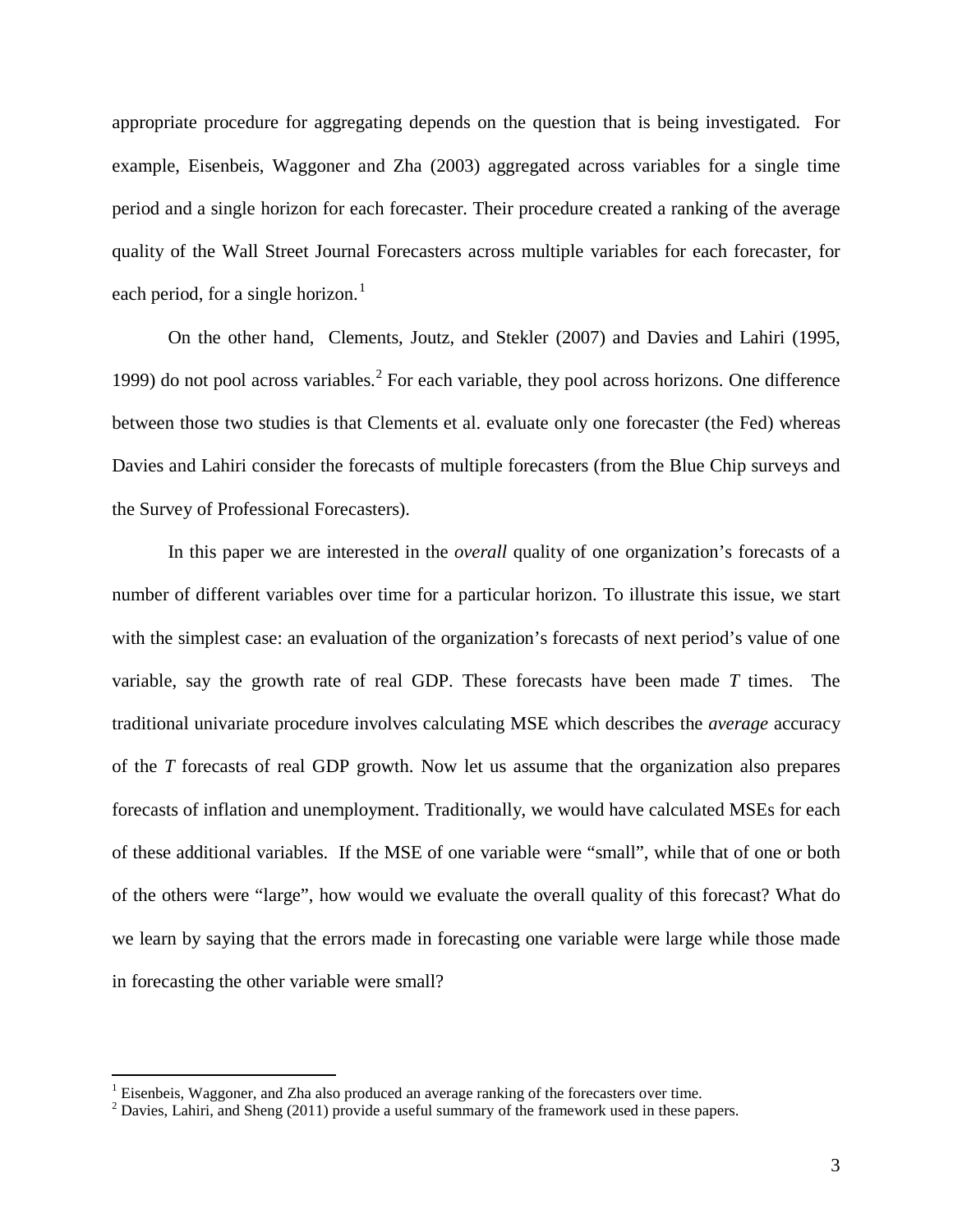In order to determine whether the individual produced a "good" *overall* forecast, we would need to obtain an error measure from a multivariate evaluation that aggregated across the variables. For each forecast horizon, this aggregation is accomplished by (1) creating a vector of forecasts, (2) creating a vector of outcomes, and (3) measuring the distance between the two vectors. This methodology reduces the number of error measures to one for each forecast horizon. We can then test the statistical significance of this distance.

Our approach is based on the methodology that Sinclair and Stekler (2011) utilized to analyze early GDP component estimates from the Bureau of Economic Analysis. That methodology determined whether, for each quarter, the vector of the first vintage of BEA estimates of all the major GDP components was similar to a vector of a later vintage of BEA estimates of the same components. To determine whether the two sets of estimates are related, it was necessary to compare the difference between the two vectors. Sinclair and Stekler utilized the Mahalanobis measure for estimating the relationship of two vectors. This measure, which is well established in the natural sciences, is a generalization of the Euclidean distance and allows for the interdependence of the vectors.<sup>[3](#page-5-0)</sup> In order to test whether there was a difference between the two vintages of estimates, they focused on the difference between the mean vectors relative to the common within-group variation. [4](#page-5-1)

In this paper we will utilize the same methodology to analyze the Fed's forecasts. One vector will consist of the forecasts of all the variables that the Fed made at one time that refer to a particular point in time. The other vector will be comprised of the actual outcomes for those variables. In addition, we will also apply the new vector generalization of the Holden and Peel

<span id="page-5-0"></span> $3$  See Abdi (2007) for a discussion of different distance measures.

<span id="page-5-1"></span><sup>4</sup> Sinclair, Stekler, and Carnow (2012) applied this methodology to the median forecasts of the Survey of Professional forecasts for GDP growth, unemployment, and inflation.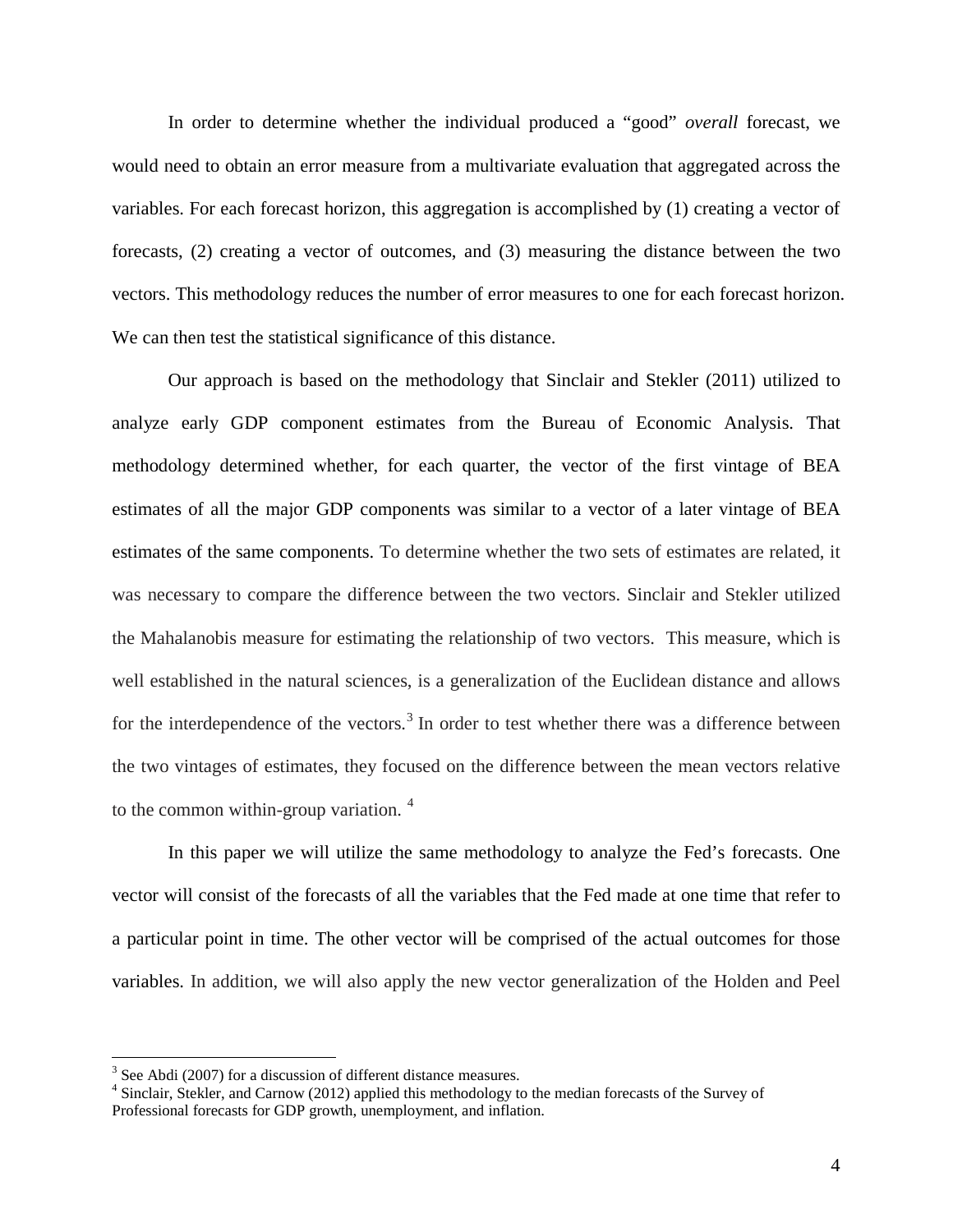(1990) test for unbiasedness that Sinclair and Stekler developed. This will enable us to determine whether taking into account the revisions to other variables might have improved the forecasts.

This paper makes several contributions to the forecast evaluation literature. First, we evaluate the Fed's forecasts of the ten main components of GDP. Previous analyses of the Fed's forecasts have only focused on the headline GDP projections. Second, we use a new methodology to jointly evaluate the vector of these forecasts. Finally, we use the same methodology to determine whether the Fed's forecasts of GDP growth, inflation, and unemployment taken together present an accurate overall view of the economic situation and compare the Fed's forecasts to those of the Survey of Professional Forecasters.

The rest of the paper proceeds in this way: We first describe the data and the new methodology and then evaluate the Fed's forecasts of ten major expenditure categories of GDP. As a second example, we also conduct a multivariate analysis of the forecasts of three variables, the GDP growth rate, the rate of inflation, and the unemployment rate, that together describe the overall condition of the economy. Finally, using the same methodology, we compare the Fed's forecasts of those three variables with the median predictions of the same variables obtained from the Survey of Professional Forecasters.

#### I. Data

The projections used in this analysis are the Federal Reserve's Greenbook forecasts for (1) the growth rates of the ten major components of GDP that the Fed staff predicted from 1986.3 through 2004.4,<sup>[5](#page-6-0)</sup> and (2) the growth rates of real output, the inflation rate, and the unemployment

<span id="page-6-0"></span> $<sup>5</sup>$  The Greenbook data are only available with a 5-year lag. We obtained our dataset from the PDF files on the</sup> Federal Reserve Bank of Philadelphia Website: [http://www.philadelphiafed.org/econ/forecast/greenbook](http://www.philadelphiafed.org/econ/forecast/greenbook-data/index.cfm)[data/index.cfm.](http://www.philadelphiafed.org/econ/forecast/greenbook-data/index.cfm) The beginning dates are chosen based on when the Fed first began forecasting these variables. The ten components are: Durable consumption, non-durable consumption, services consumption, non-residential investment, residential investment, private inventories, exports, imports, federal government spending, and state and local government spending.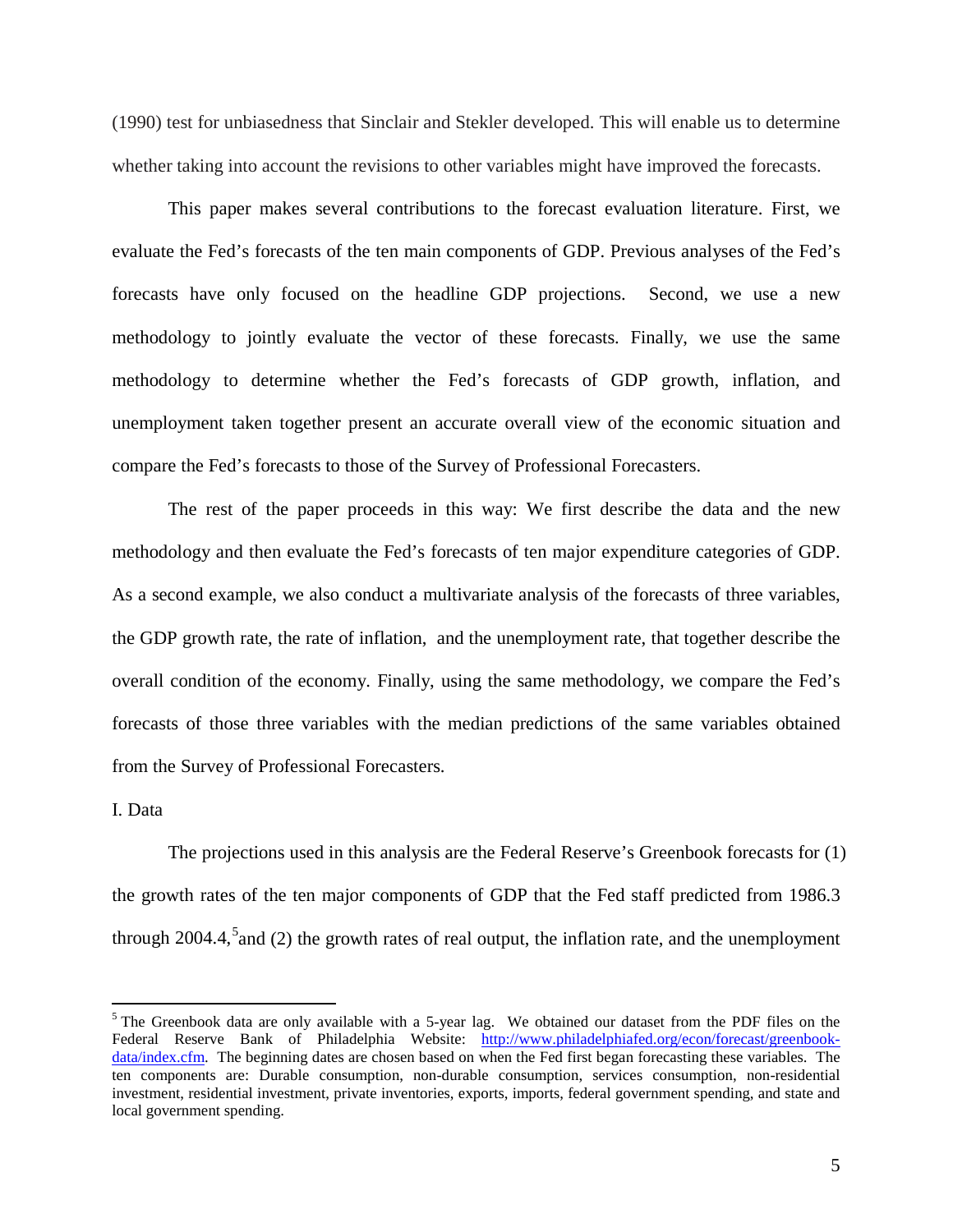rate for the period  $1965.4 - 2005.4$  $1965.4 - 2005.4$  $1965.4 - 2005.4$ <sup>6</sup> In each quarter the Fed staff makes multiple predictions for many quarters into the future. We use the last set of forecasts made in each quarter and analyze the projections that are made for the current quarter and one quarter ahead.

We focus on short horizons because the Fed staff has, at times, based its Greenbook forecasts on an assumed (possibly varying) path for monetary policy. At other times, however, the Fed has assumed that monetary policy would remain unchanged over its forecast horizon (see Reifschneider and Tulip, 2007, for further discussion). Since the assumed path for monetary policy associated with each Greenbook forecast is not known, a possible complication arises when analyzing longer-term forecasts. The current quarter and one-quarter ahead forecasts are too short of a time horizon, however, to be affected by the Fed's future path for monetary policy. Therefore, regardless of whether the Fed assumes a constant path or a time-varying path for monetary policy, the current and one-quarter-ahead forecasts will be unaffected by those assumptions.

The actual values were the real-time data published approximately 90 days after the end of the quarter to which they refer. The use of the real-time data avoids definitional and classification changes.

#### II. Methodology

#### A. Single Variable Analysis

We first analyze the forecast errors of each variable separately and focus on two topics: directional accuracy and systematic error.

#### 1. Directional Accuracy

<span id="page-7-0"></span><sup>&</sup>lt;sup>6</sup> For output growth we use GNP from 1965 to 1991 and GDP from 1992 on. The last forecast in the fourth quarter of 1991 was the first forecast of GDP. The inflation rate is based on the implicit price deflator through the first quarter of 1996, then the chain-weighted price index from 1996.2 on.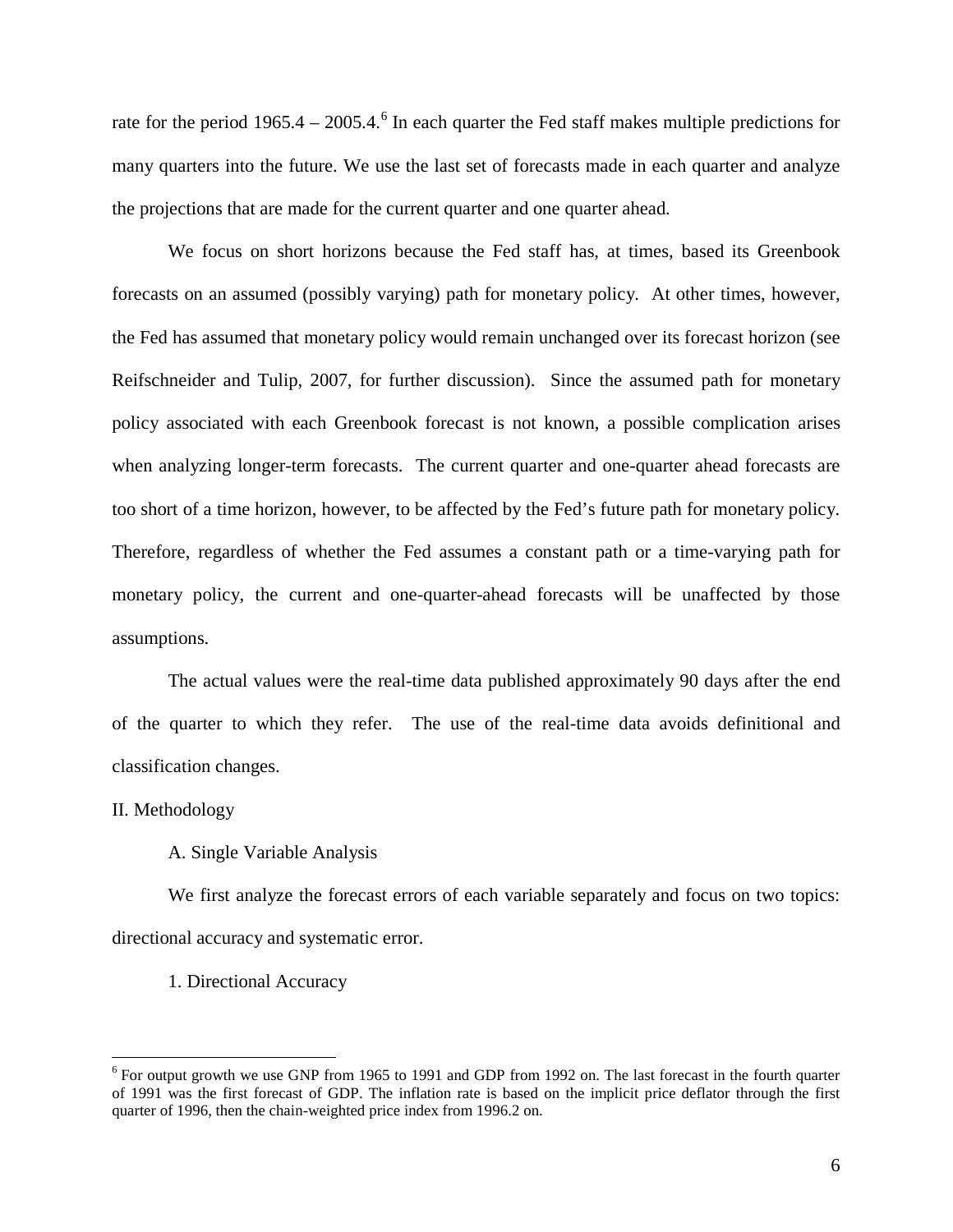A desirable characteristic of any forecast is that it should provide a correct picture of the direction in which the economy is moving. Thus the signs of the predicted changes of each of the ten components will be compared with the sign of the actual changes reported 90 days after the end of the quarter to which they refer.

2. Systematic Error (Bias)

Even if there are not a substantial number of differences in signs between the forecast and actual changes, there may still be a systematic error- a bias. We use two approaches to determine whether the forecasts are systematically related to the actual data. First, we test this relationship using the Mincer-Zarnowitz (1969) regression. We then question whether there are systematic errors related to the state of the economy. These two tests are applied *individually* to each of the ten components of GDP.<sup>[7](#page-8-0)</sup> Customarily, the Mincer-Zarnowitz (1969) regression has been used to test for bias in the forecasts of a single variable:

$$
A_t = \beta_0 + \beta_1 F_t + e_t, \tag{1}
$$

where  $A_t$  and  $F_t$  are the actual real-time data and the Fed's forecasts, respectively. For a test of informational efficiency, the null hypothesis is:  $\beta_0 = 0$  and  $\beta_1 = 1$ . A rejection of this hypothesis indicates that the forecasts are biased and/or inefficient. The Wald test and the F distribution are used to test this null. $8$ 

Recent research has shown that forecasts sometimes contain systematic errors (Joutz and Stekler, 2000, Hanson and Whitehorn, 2006). Forecasters overestimated the rate of growth during slowdowns and recessions and underestimated it during recoveries and booms. Similarly, inflation was under-predicted when it was rising and over-predicted when it was declining. In

<span id="page-8-0"></span> $<sup>7</sup>$  These tests for the growth rate and inflation forecasts were already done in Sinclair, Joutz, and Stekler (2010). We</sup> therefore do not replicate them here.

<span id="page-8-1"></span><sup>&</sup>lt;sup>8</sup>An alternative procedure for testing for bias has been to use equation suggested by Holden and Peel (1990):  $A_t - F_t = \beta_0 + e_t$ . In this case, the slope is imposed to be one and the test examines whether or not the forecast error has a zero mean, i.e. a simple test of statistical significance of the constant in this equation.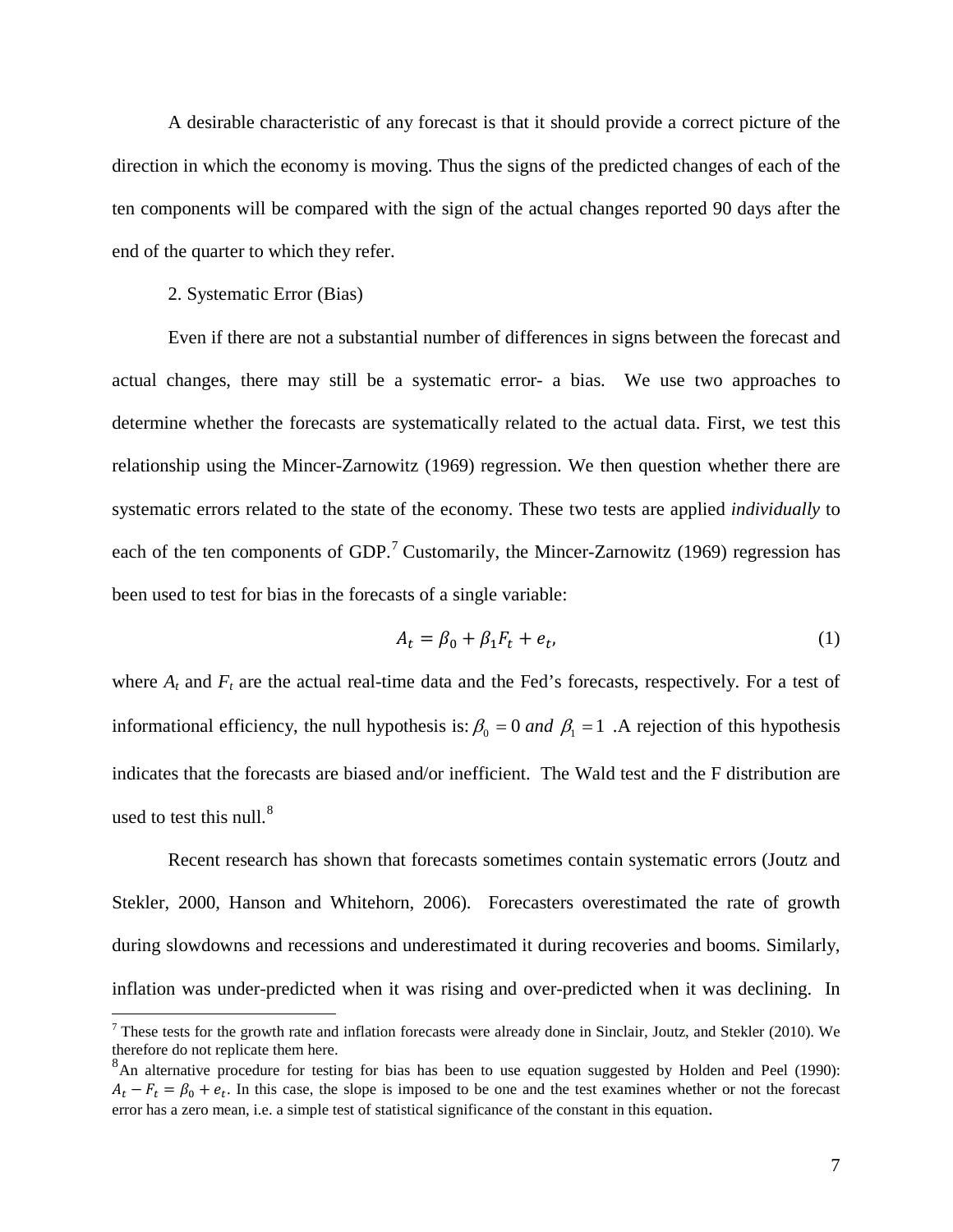some cases, these systematic errors, associated with the stages of the business cycle, may offset each other. Consequently, the use of (1) in the presence of these offsetting errors may yield regression estimates that do not reject the null of bias when in fact there are systematic errors that are associated with the state of the economy.

In order to determine whether the Fed's forecasts similarly failed to incorporate information about the state of the economy, we modified (1) as in Sinclair, Joutz, and Stekler (2010). The modified Mincer-Zarnowitz regression (2) now becomes:

$$
A_t = \beta_0 + \beta_1 F_t + \beta_2 D_t + e_t,\tag{2}
$$

where  $D_t$  is a dummy that reflects the state of the economy. It takes on the value 1 if during one month of a particular quarter the economy was in a recession. Otherwise, the value of the dummy is zero. The quarters that constituted the recession were those defined by the NBER. $9$  The joint null hypothesis now is:  $\beta_0 = 0$ ,  $\beta_1 = 1$ , and  $\beta_2 = 0$ . If any of the coefficients associated with the dummies are non-zero, the dummies contain information that can explain the forecast errors. If this were the case, it would indicate that the Fed did not fully incorporate information about the state of the economy into the forecasts.

- B. Multivariate Analysis
- 1. Bias

We have described the procedures that are used to test for the existence of systematic errors in the forecasts of each variable. We next investigate the properties of the errors of the forecasts of the same ten variables, but use a new joint framework. To do this we construct a first-order vector autoregression  $(VAR(1))$  of the errors made in forecasting each of the ten components. If the forecasts are unbiased estimates of the outcomes, then none of the

<span id="page-9-0"></span><sup>&</sup>lt;sup>9</sup> The NBER dates are available at: [http://www.nber.org/cycles/cyclesmain.html.](http://www.nber.org/cycles/cyclesmain.html) Even though the NBER data are not known in real time, there is ample justification for using them, because this is an ex post analysis to determine whether data during recessions were fully incorporated into the forecasts.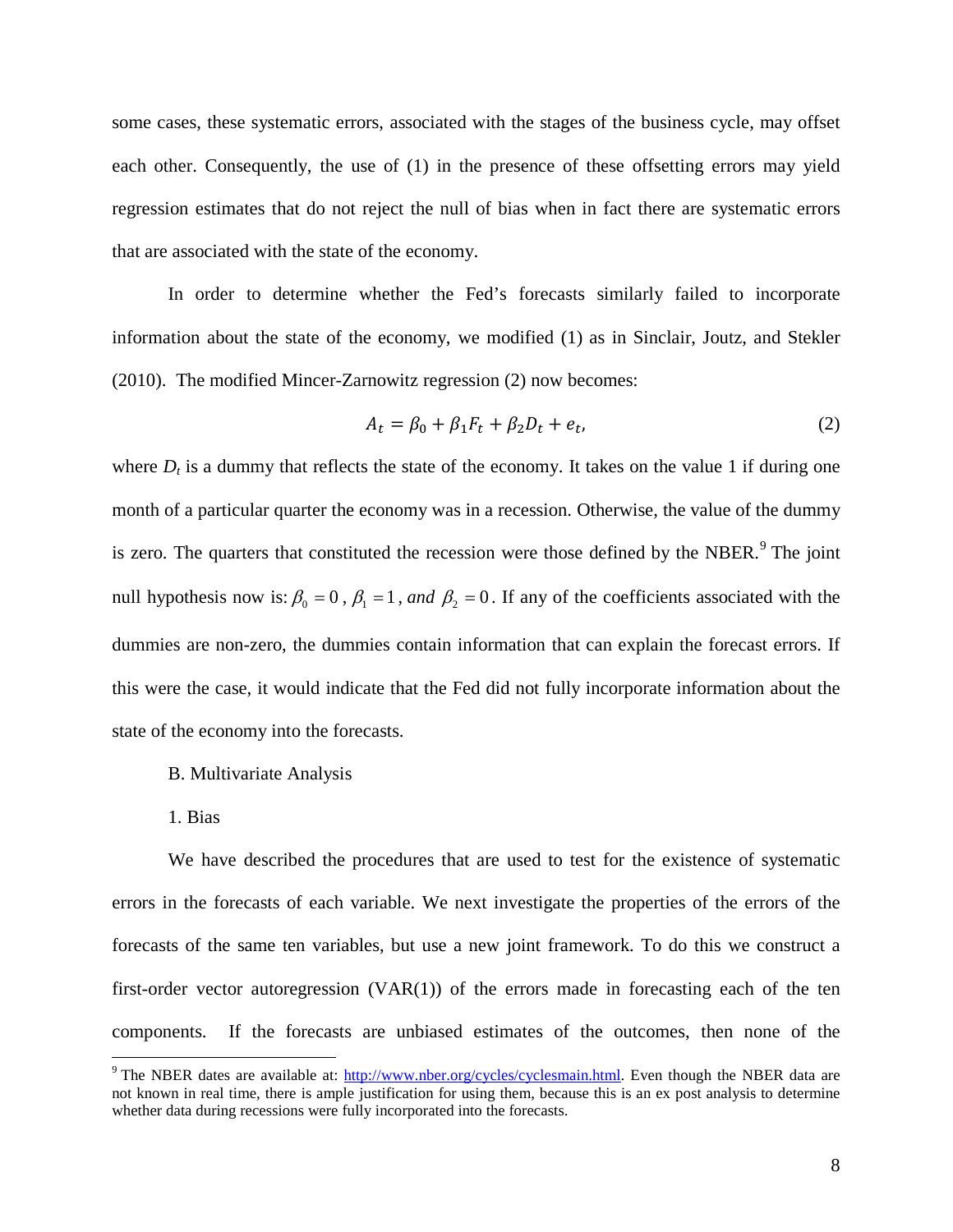coefficients in the VAR should be significant. In other words, the constant estimates should be zero; the coefficients on the own lags should be zero; and none of the errors made in forecasting the other variables should Granger-cause any of the other errors. We, therefore, construct an eleven equation VAR (1) consisting of the forecast errors of GDP and its ten major components (where  $FE<sub>t</sub>$  is a vector of the forecast errors for time *t*).

$$
FE_t = \beta_0 + FE_{t-1}\beta_1 + e_t.
$$
 (3)

In this case,  $\beta_0$  is then a vector of the constant terms and  $\beta_1$  is a matrix of coefficients on the lags of the forecast errors. Under the null hypothesis, all of the elements of both  $\beta_0$  and  $\beta_1$  are zero. In section IV below we also undertake a multivariate analysis of the forecasts of growth, inflation and unemployment to determine whether these predictions accurately capture the overall view of the economy.

#### 2. Accuracy

As mentioned above, we use a distance measure to determine the accuracy or difference of the vectors. There are two common measures of distance, Euclidean and Mahalanobis, that differ in the assumptions made about the statistical independence of the vectors Assume that we have two independent vectors,  $F_t$  and  $A_t$ , representing the forecasts and outcomes consisting of *n* variables in each vector. The difference between the two vectors can be measured by the Euclidean distance between them:

$$
d(F_t, A_t) = \sqrt{(F_t - A_t)'(F_t - A_t)}\tag{4}
$$

This procedure is only applicable to vectors that are independent and that are scaled so that they have unit variances. These assumptions do not apply in this analysis. Thus, we will use a generalization of the Euclidian distance that allows for the scale to differ across the different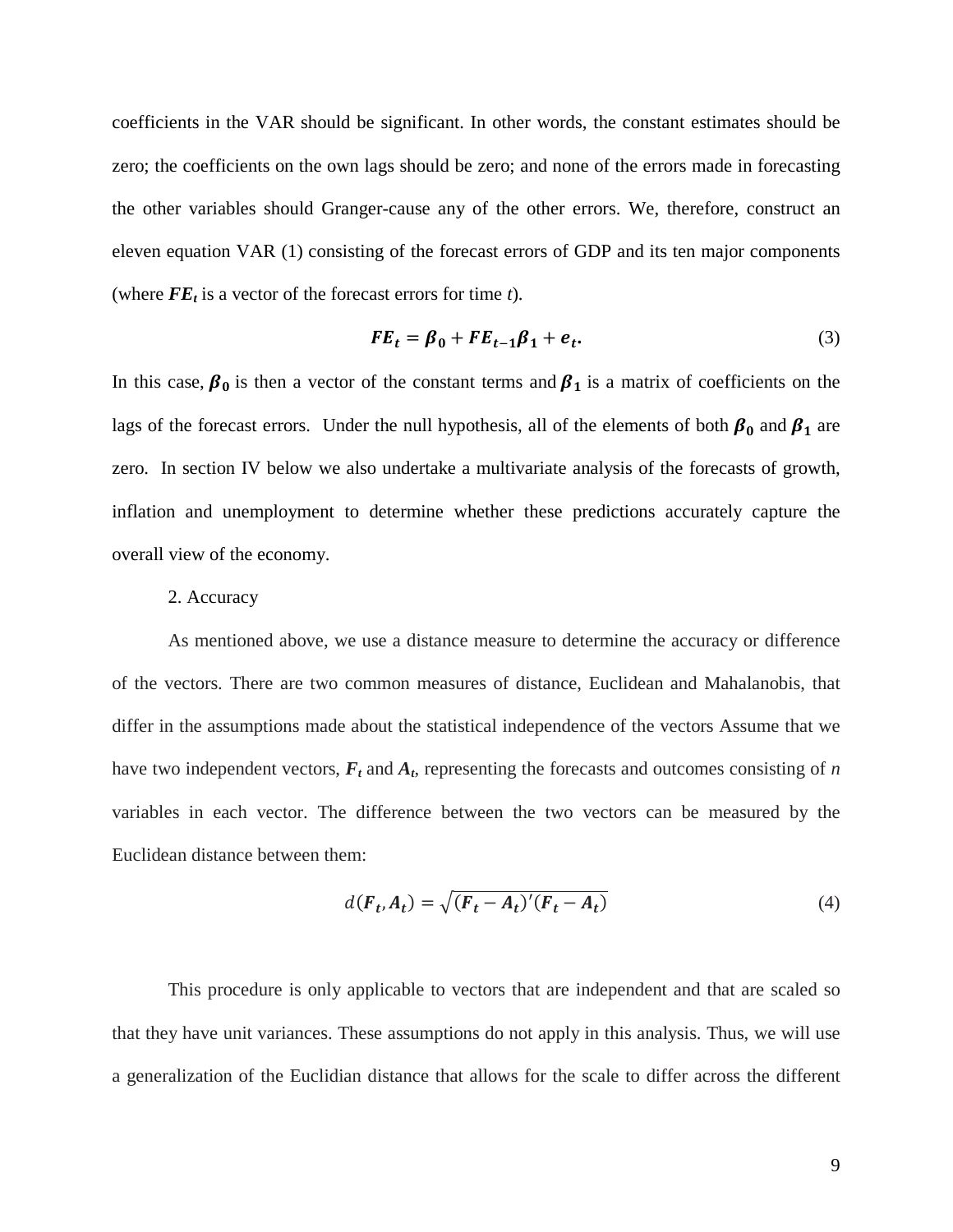variables and for nonzero correlation between the variables. In order to test if there is a difference between the forecasts and the outcomes, we will focus on the difference between the mean vectors of each set of data relative to the common within-group variation. This measure is called the Mahalanobis Distance,  $D^2$ <sup>[10](#page-11-0)</sup>

$$
D^2 = (\overline{F} - \overline{A})' W (\overline{F} - \overline{A}), \tag{5}
$$

where *W* is the inverse of the pooled sample variance-covariance matrix, and  $\overline{F}$  and  $\overline{A}$  are the mean vectors of the forecasts and outcomes, respectively.<sup>[11](#page-11-1)</sup> We can then construct an F-statistic based on this measure to test the null hypothesis that the forecasts and outcomes have the same population means. $^{12}$  $^{12}$  $^{12}$ 

In addition, we will split the sample into periods when the economy was expanding and when the economy was in recession. From this we can see if the difference between the forecasts of the ten GDP components and their outcomes is significant during expansions, during recessions, or in both cyclical phases.

#### III. Results

#### A. Directional Accuracy

Among the 10 major components, the sign of the change in consumption services was always positive in both the forecasts and the actual data. The accuracy of the current quarter forecasts of the direction of change of the remaining nine GDP components ranged from 79-89%;

<span id="page-11-2"></span>
$$
^{12}F = \frac{(n-1-p)n_1n_2}{p(n-2)(n_1+n_2)}D^2
$$
, with *p* and *n-p-1* degrees of freedom (McLachlan, 1999).

<span id="page-11-0"></span><sup>&</sup>lt;sup>10</sup>Mahalanobis distance is also associated with discriminant analysis. For other economic forecast applications of this measure, see Banternghansa and McCracken (2009) and Jordá et al (2010).

<span id="page-11-1"></span><sup>&</sup>lt;sup>11</sup> We estimate the sample covariance matrix as the weighted average of the two (bias-corrected) sample covariance matrices from the two sets of data. It is assumed that the two sets of data have a common covariance matrix in the population.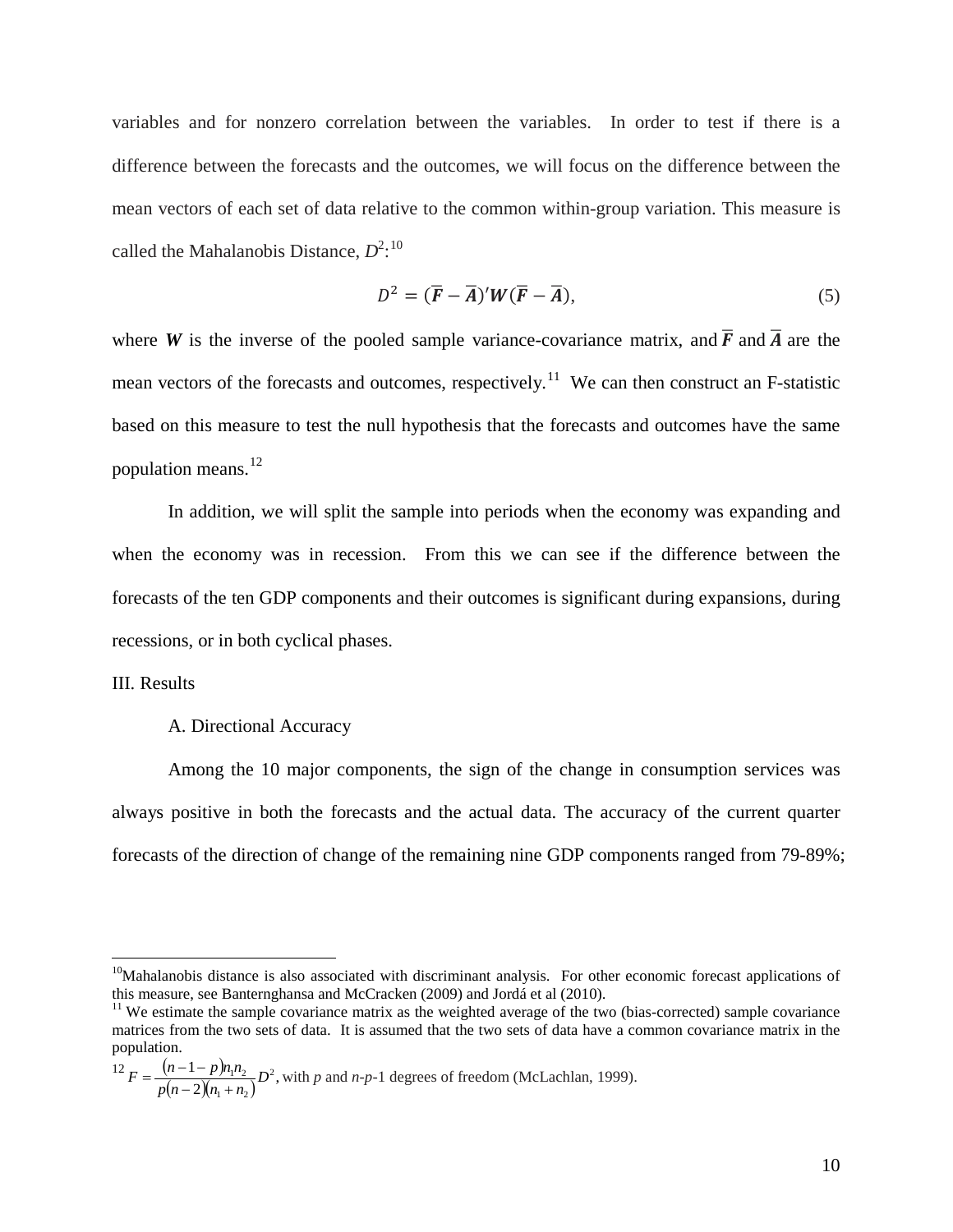it was 68-83% for the t+1 predictions.<sup>13</sup> (See Table 1). The quarter-ahead forecasts displayed a clustering of incorrect signs during the recession of 2001; otherwise there was no obvious clustering.

B. Bias

Tables 2A and 2B present the results from the tests that we used to determine whether the forecasts of the ten components were biased. We show the p-values obtained from the two Mincer-Zarnowitz equations and from the joint test using the 11-equation VAR.<sup>[14](#page-12-1)</sup> We found that at least one of the tests found evidence of bias in six of the component current-quarter forecasts and in nine of the one quarter-ahead projections. Thus in the 1986-2004 period, not only is the headline GDP forecast biased but so are many of the estimated components.

#### C. Accuracy

Despite the evidence of these biases in the forecasts, we needed to determine whether the forecasts of the ten components, taken together, provided an overall view of the growth of the economy that was consistent with the condition that actually occurred. For this analysis, we used the Mahalanobis Distance measure to jointly evaluate the component forecasts. The null was that the Fed forecasts failed to provide an overall view of the growth of the various sectors of the economy that was consistent with the observed data. (Tables 3A-3C). We did not reject the null for the current quarter forecasts in either the entire sample or in the recession/expansion subsamples. However, the null was rejected for the quarter-ahead forecasts for both the entire sample and for expansionary periods. The p values of the F statistics were 0.05 and 0.02, respectively. These results indicate that the Fed had a good understanding of the composition of

<span id="page-12-0"></span><sup>&</sup>lt;sup>13</sup> There were thirty quarters in which the signs of the forecasts of at least one component differed from the signs of the actual changes. In seven of those quarters the signs of three or more components disagreed.

<span id="page-12-1"></span><sup>&</sup>lt;sup>14</sup> In many cases, the null of unbiasedness was rejected when the state of the economy dummy was included in the Mincer-Zarnowitz equation. Newey-West corrected test statistics were used in all cases for the one quarter-ahead regressions.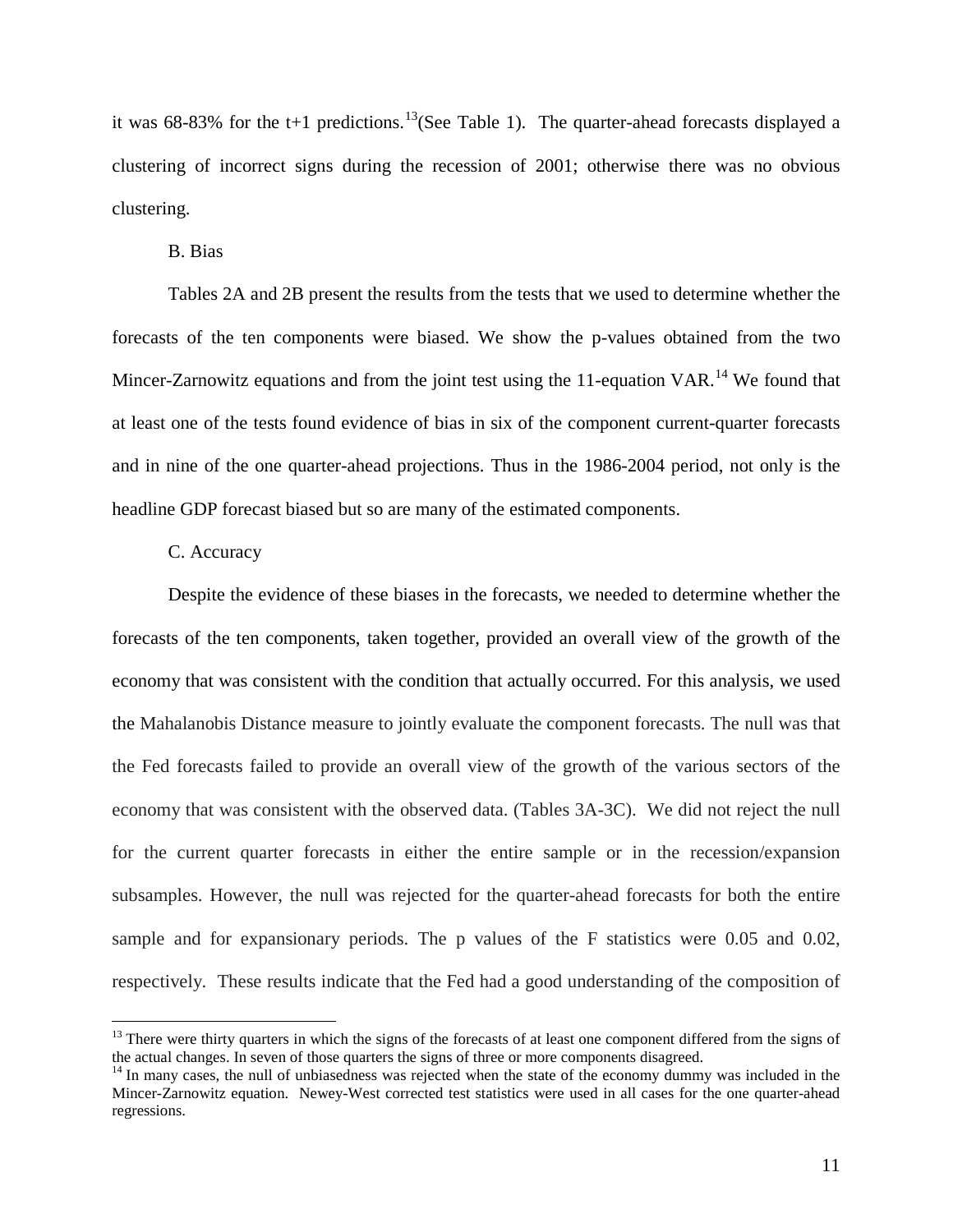the GDP changes that were occurring in the current quarter but not how these sectors were likely to change next period.<sup>[15](#page-13-0)</sup>

#### D. Comparison with BEA Results

It is possible to make a benchmark comparison of these component forecasts. The Bureau of Economic Analysis publishes estimates of all of these components 30 days after the quarter to which they refer. Since the Fed's current quarter forecasts were made during the quarter, they were available at least 30 days before the BEA's first estimates. Sinclair and Stekler (2011) examined the 30 day vintage of BEA's estimates of the GDP components. They found that at least one test rejected the null of no bias in the BEA estimates for every single variable, be it headline GDP or one of the components. While none of the tests rejected the null for the Fed's forecast of four components, the earlier results are basically comparable to the ones that we now present.<sup>[16](#page-13-1)</sup> Thus the Fed's forecasts made in the current quarter seem to be as good as the BEA's estimates released at least 30 days later.

#### IV. Overall View of the Economy

A good forecast should provide an accurate picture or *overall view* of the state of the economy at a particular point in time. We have, so far, focused on the GDP and component forecasts, but the Fed also projects the inflation rate and the unemployment rate at the same time that it predicts headline GDP. A combination of these three individual forecasts can be viewed as a vector representing an *overall view* of the future condition of the economy. The actual outcomes of the three variables comprise a different vector. Thus, if we are concerned with how well the forecasts reflect the actual changes that have occurred in the economy, we must compare

<span id="page-13-0"></span> $15$  The null was not rejected in the recessionary quarters. This may be due either to a better understanding of what can occur in recessions or to the fact that the number of observations was too small to be able to reject the hypothesis.

<span id="page-13-1"></span><sup>&</sup>lt;sup>16</sup> The components were consumption services, fixed non-residential investment, and the two government sectors. (See Table 2A.) It should be noted that the time periods for the two studies were different.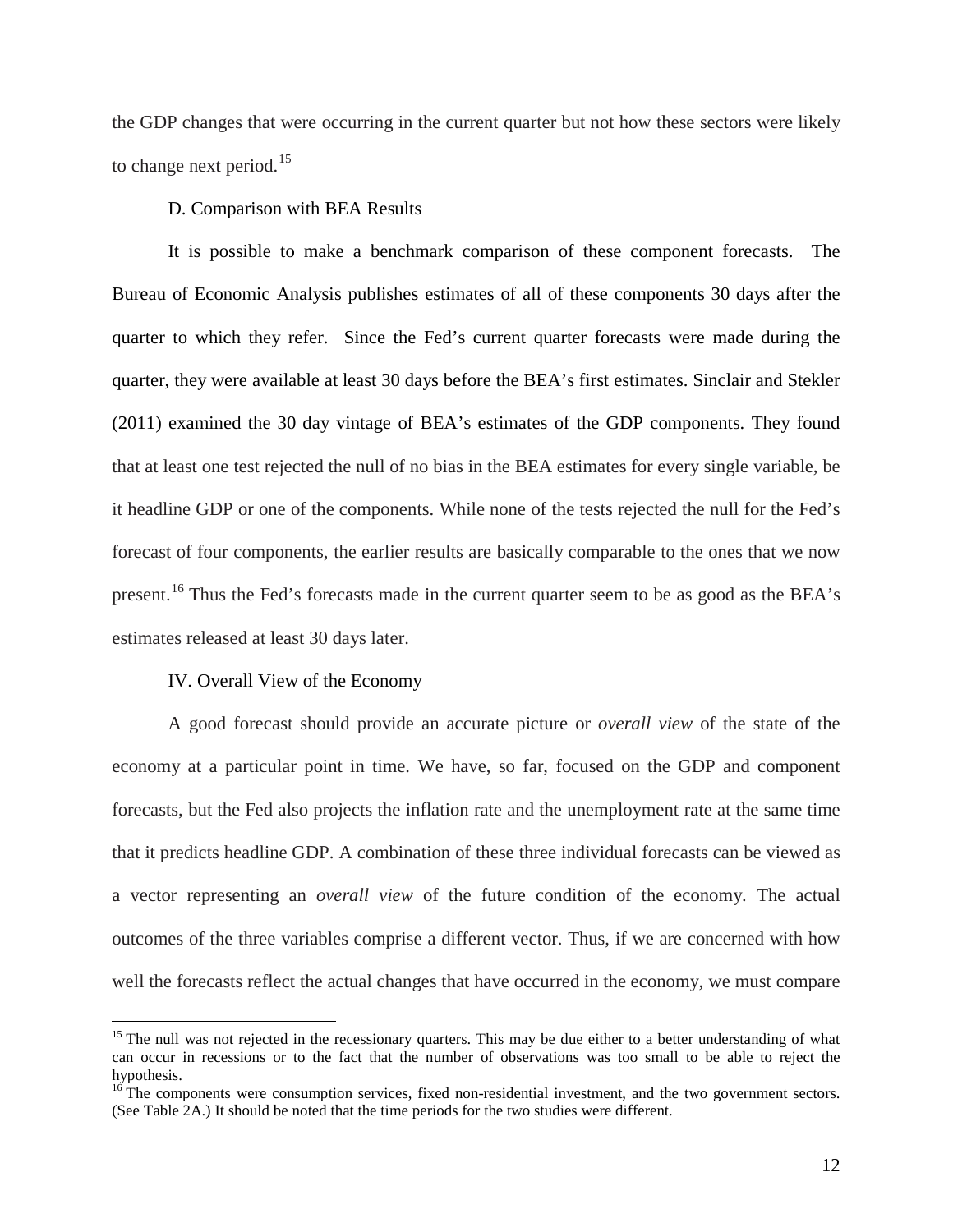the difference in the two vectors, representing the forecasts and the actual outcomes of the three variables. Our methodology permits us to analyze this issue, and we again used the Mahalanobis Distance measure, this time to jointly evaluate the growth, unemployment, and inflation forecasts.

The null was that the Fed forecasts provide an overall view of the economy that was consistent with the observed data. We did not reject this null for either the current or the quarterahead forecasts. We obtained the same results when we divided the sample into expansionary and recessionary periods. The p-values of the F statistic associated with the Mahalanobis Distance measure were always greater than 0.40. (Tables 4A-4C)

From these results we can conclude that the Greenbook forecasts are consistent with the *overall* conditions that actually occurred. However, given the results obtained from the ten component projections, the quarter-ahead estimates made for *particular* sectors may not always reflect actuality.

#### V. Benchmark Comparison

Our analysis to this point has been exclusively on the Fed's forecasts. This raises an obvious question: In terms of an overall view of the economy, how do these forecasts compare with other predictions? As the benchmark for this comparison, we used the median forecasts of growth, inflation and unemployment obtained from the Survey of Professional Forecasters (SPF). Beginning in 1968.4, these forecasts span a period nearly as long as the entire sample of the Fed's predictions.

The comparison is based on data for forecasts made from 1968.4 through 2005.4. As before we construct two vectors from the predictions of these three variables and use the Mahalanobis Distance measure to determine whether there was a significant difference in the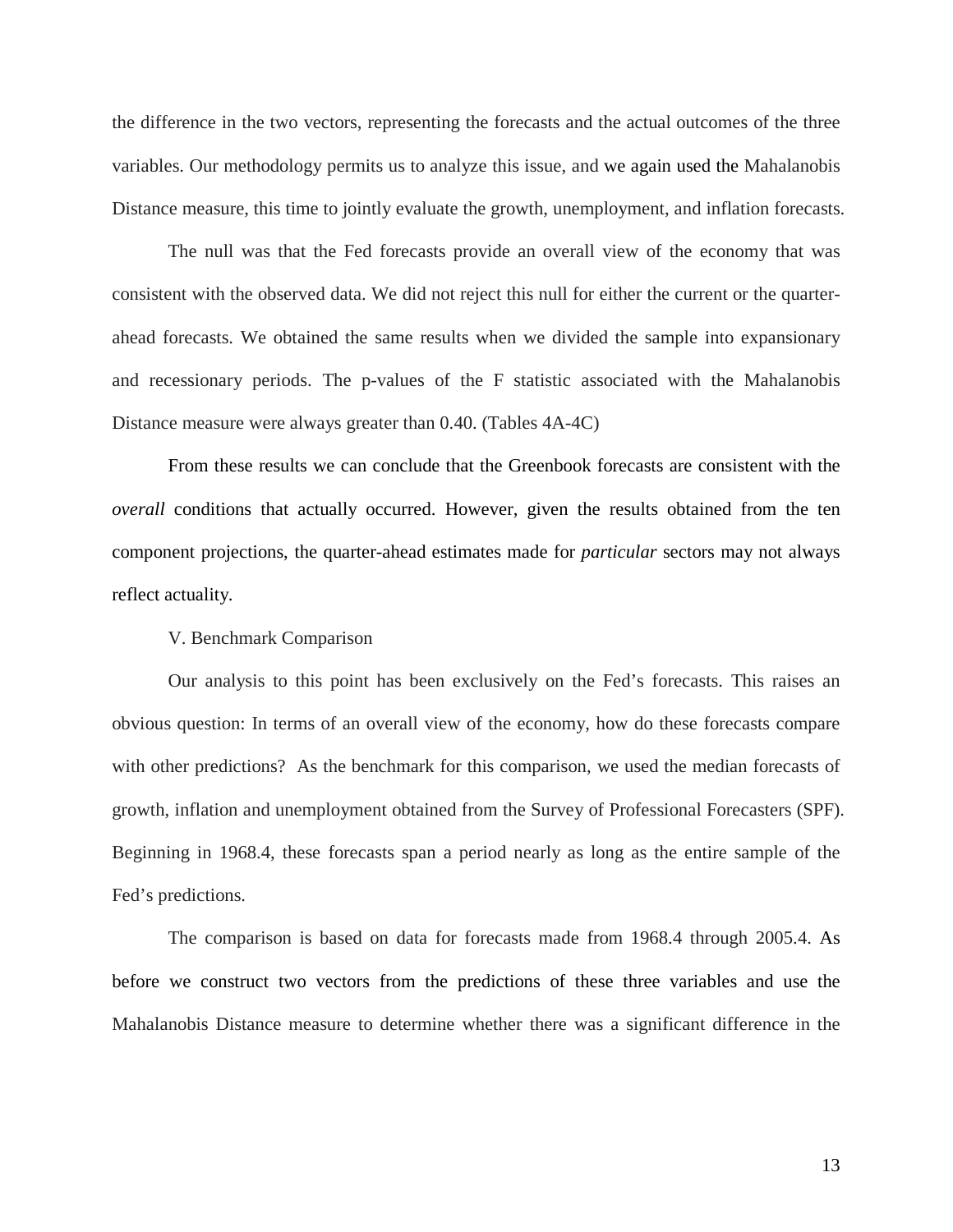average overall views of these two sets of forecasts. The results are presented in Table 5 and show that there is little difference between the two sets of forecasts.

#### V. Conclusions

In this paper we evaluated two key sets of the Fed's Greenbook forecasts. We argued that a macro forecast is intended to provide an overall view of the economy and it is, therefore, necessary that the forecasts of all important variables should be evaluated jointly in a multivariate framework. We then showed how a new approach for evaluating economic forecasts permitted us to evaluate the predictions of several variables jointly. We first applied this approach to the Fed's forecasts of the growth rates of ten components of real GDP. We showed that the Fed had a good understanding of the composition of the GDP changes that were occurring in the current quarter but not how these sectors were likely to change next period. Moreover, the Fed's forecasts for the current quarter were comparable in quality to the BEA estimates published at least 30 days after the quarter ended.

We then used the same method to examine the Fed's Greenbook forecasts of growth, inflation and unemployment to determine whether together they presented a substantially correct view of the state of the economy. We found that the Fed's forecasts were generally consistent with the *overall* conditions that actually occurred. We also compared the Fed's forecasts to those of the Survey of Professional Forecasters and found that there was not a significant difference in the quality of the forecasts.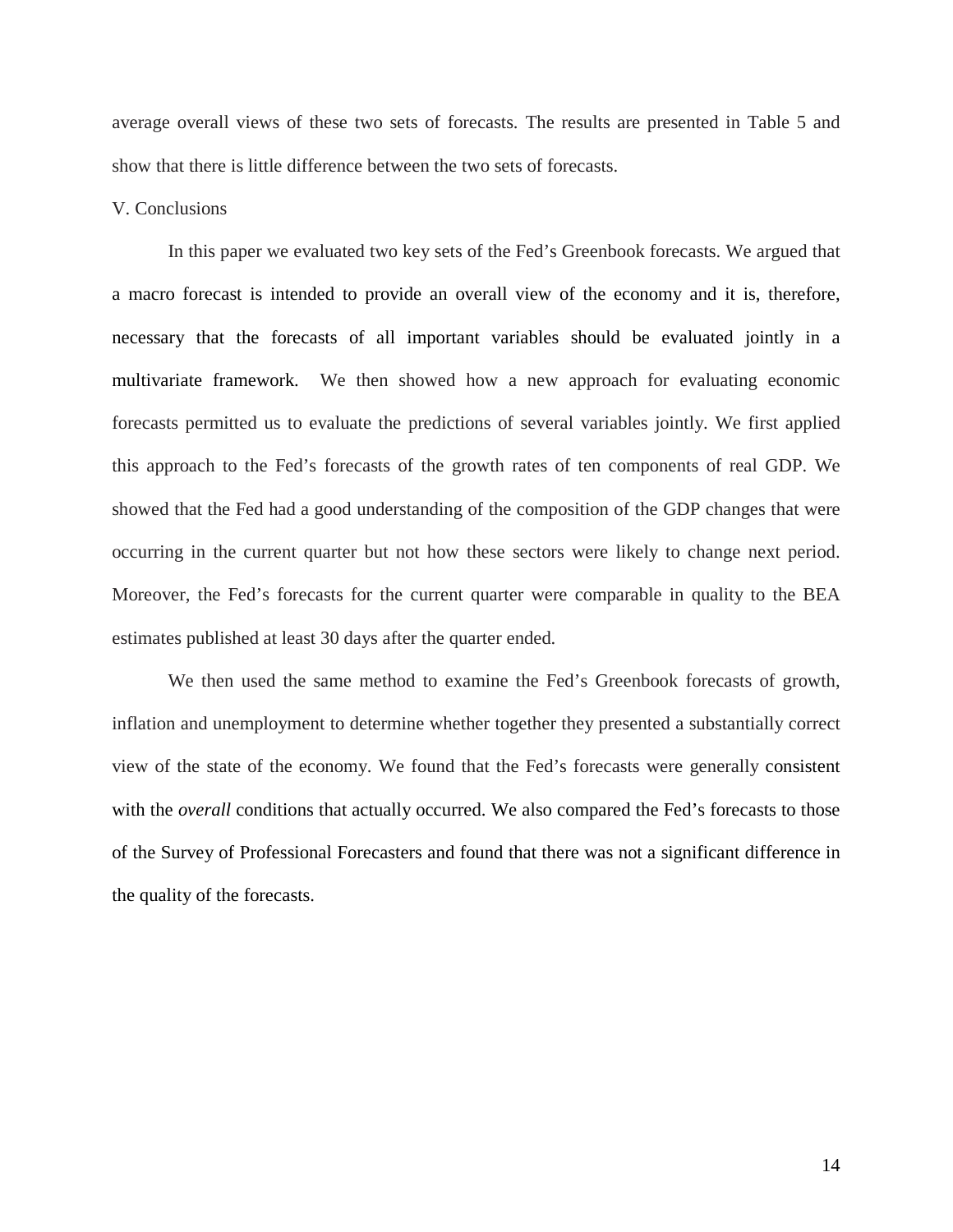### **Table 1**

|                                                      | <b>Current Quarter</b> | 1 Quarter Ahead |
|------------------------------------------------------|------------------------|-----------------|
| <b>GNP/GDP</b>                                       | 95%                    | 93%             |
| Consumption<br><b>Durable Goods</b>                  | 80%                    | 69%             |
| Consumption<br><b>Non-Durable Goods</b>              | 82%                    | 72%             |
| <b>Consumption</b><br><b>Services</b>                | 100%                   | 100%            |
| <b>Fixed Investment</b><br><b>Nonresidential</b>     | 83%                    | 77%             |
| <b>Fixed Investment</b><br><b>Residential</b>        | 79%                    | 68%             |
| <b>Private</b><br><b>Inventories</b>                 | 86%                    | 72%             |
| <b>Exports</b>                                       | 83%                    | 83%             |
| <b>Imports</b>                                       | 84%                    | 71%             |
| <b>Government Spending</b><br><b>Federal</b>         | 87%                    | 83%             |
| <b>Government Spending</b><br><b>State and Local</b> | 89%                    | 80%             |

#### **Percentage of Time the Signs of the Forecasts of GDP and Components Agreed with the Actuals**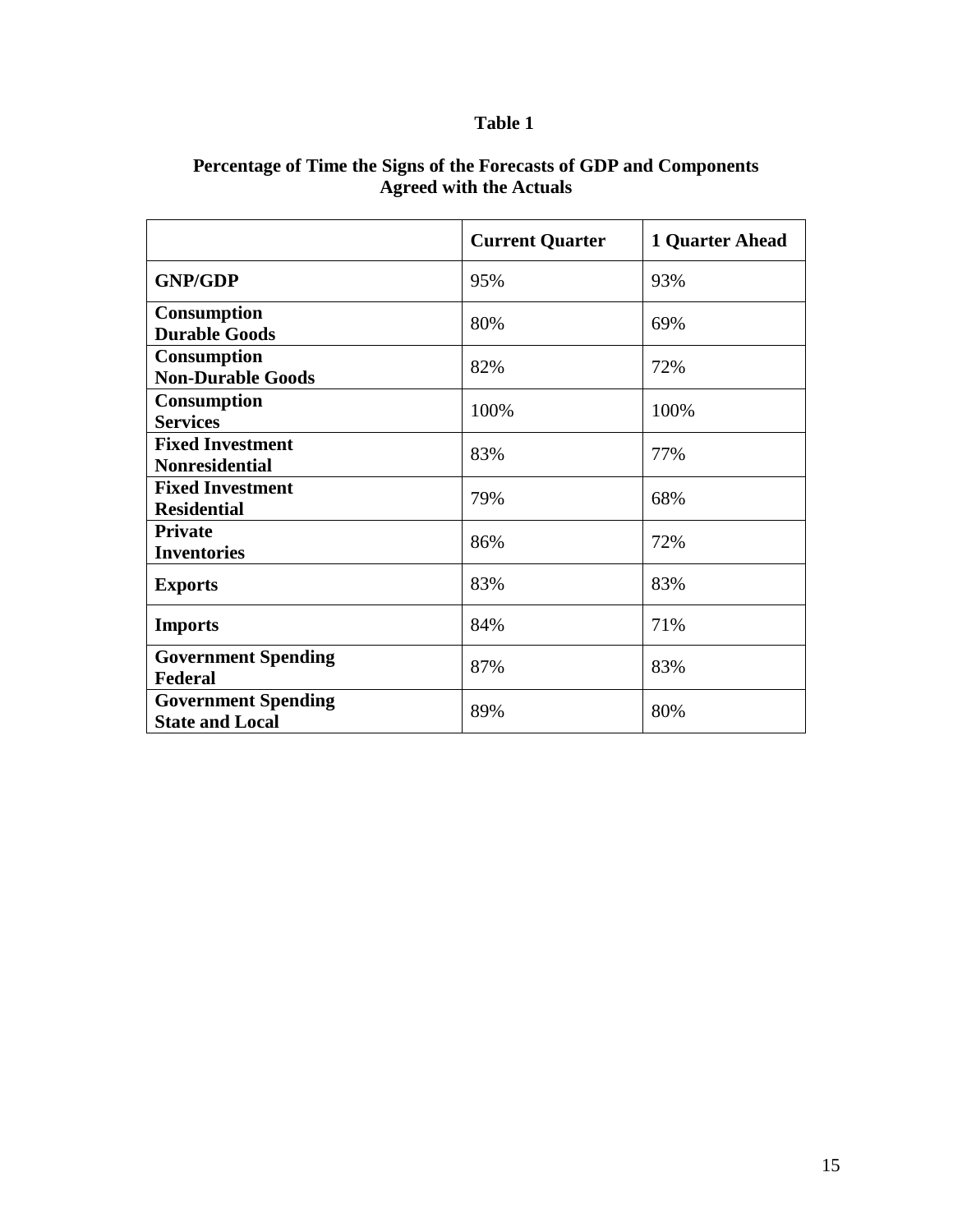|                                                                     |           | <b>Wald Test</b>                                          |                            | <b>VAR of Forecast Errors</b> |                                    |                         |  |
|---------------------------------------------------------------------|-----------|-----------------------------------------------------------|----------------------------|-------------------------------|------------------------------------|-------------------------|--|
|                                                                     | <b>MZ</b> | $\overline{\mathbf{M}\mathbf{Z}}$<br>with<br><b>Dummy</b> | Signif.<br><b>Constant</b> | Signif.<br>Own<br>Lags        | <b>Granger</b><br><b>Causality</b> | Signif.<br><b>Dummy</b> |  |
| <b>Real</b><br><b>GNP/GDP</b>                                       | 0.005     | 0.014                                                     | 0.000                      | 0.073                         | 0.053                              | 0.813                   |  |
| <b>Real Consumption</b><br><b>Durable Goods</b>                     | 0.035     | 0.045                                                     | 0.045                      | 0.346                         | 0.821                              | 0.340                   |  |
| <b>Real Consumption</b><br><b>Non-Durable</b><br>Goods              | 0.004     | 0.011                                                     | 0.011                      | 0.679                         | 0.637                              | 0.624                   |  |
| <b>Real Consumption</b><br><b>Services</b>                          | 0.299     | 0.446                                                     | 0.979                      | 0.156                         | 0.264                              | 0.996                   |  |
| <b>Real Fixed</b><br><b>Investment</b><br><b>Nonresidential</b>     | 0.141     | 0.261                                                     | 0.158                      | 0.954                         | 0.353                              | 0.816                   |  |
| <b>Real Fixed</b><br><b>Investment</b><br><b>Residential</b>        | 0.068     | 0.049                                                     | 0.259                      | 0.516                         | 0.321                              | 0.327                   |  |
| <b>Real Private</b><br><b>Inventories</b>                           | 0.156     | 0.003                                                     | 0.161                      | 0.077                         | 0.096                              | 0.020                   |  |
| <b>Real</b><br><b>Exports</b>                                       | 0.084     | 0.177                                                     | 0.395                      | 0.530                         | 0.643                              | 0.514                   |  |
| <b>Real</b><br><b>Imports</b>                                       | 0.004     | 0.000                                                     | 0.064                      | 0.719                         | 0.764                              | 0.190                   |  |
| <b>Real Government</b><br><b>Federal Spending</b>                   | 0.878     | 0.964                                                     | 0.518                      | 0.588                         | 0.248                              | 0.892                   |  |
| <b>Real Government</b><br><b>State and Local</b><br><b>Spending</b> | 0.359     | 0.440                                                     | 0.584                      | 0.303                         | 0.187                              | 0.197                   |  |

**Table 2A P-Values of the Test of No Bias Real GDP and Components of Current Quarter Forecasts (Sample 1986Q3 – 2004Q4)**

Rejections of the null hypothesis of no bias at the 10% level in bold.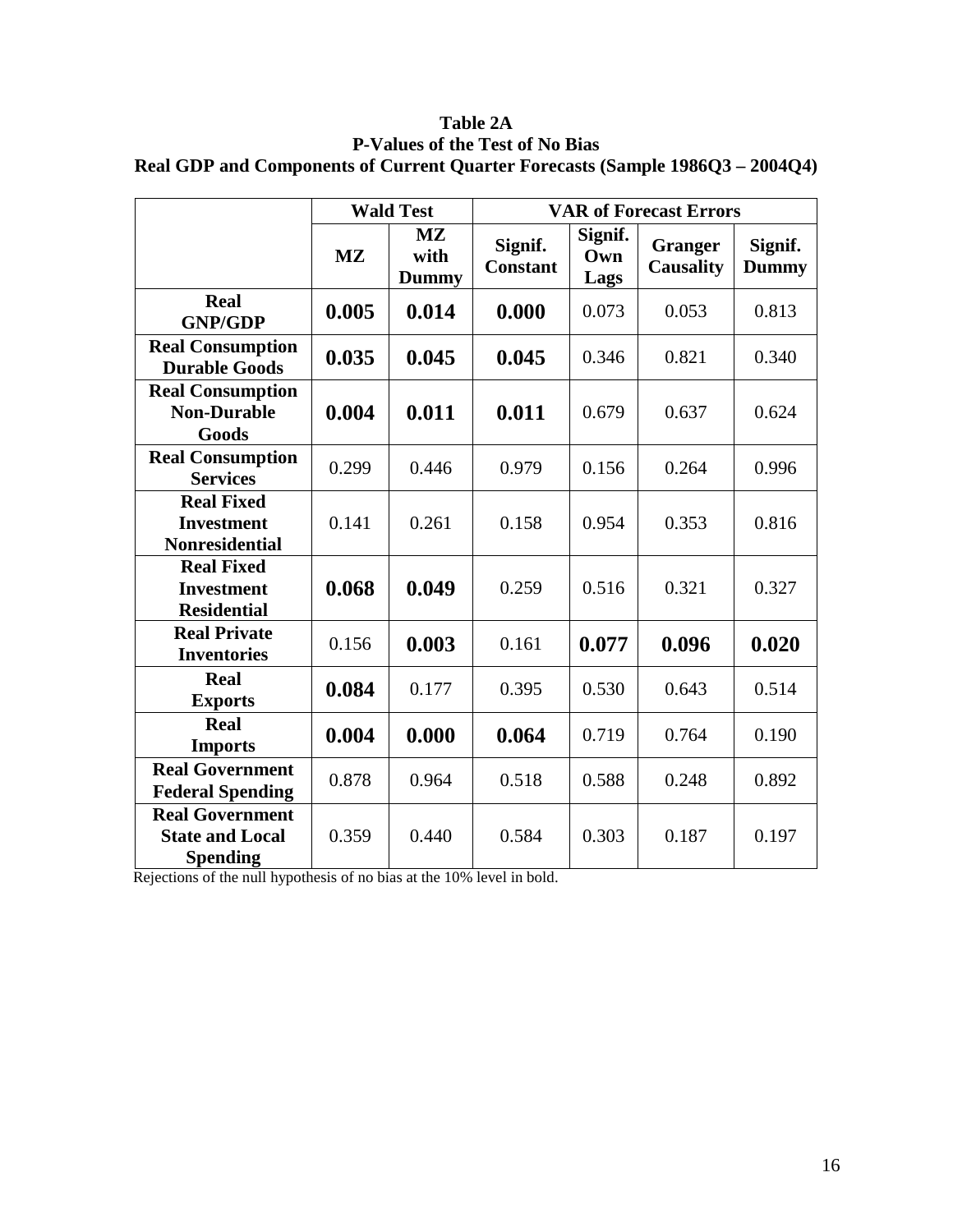|                                                                     |           | <b>Wald Test</b>                                | <b>VAR of Forecast Errors</b> |                        |                                    |                         |
|---------------------------------------------------------------------|-----------|-------------------------------------------------|-------------------------------|------------------------|------------------------------------|-------------------------|
|                                                                     | <b>MZ</b> | $\mathbf{M} \mathbf{Z}$<br>with<br><b>Dummy</b> | Signif.<br><b>Constant</b>    | Signif.<br>Own<br>Lags | <b>Granger</b><br><b>Causality</b> | Signif.<br><b>Dummy</b> |
| Real<br><b>GNP/GDP</b>                                              | 0.014     | 0.000                                           | 0.433                         | 0.175                  | 0.265                              | 0.003                   |
| <b>Real Consumption</b><br><b>Durable Goods</b>                     | 0.006     | 0.012                                           | 0.004                         | 0.796                  | 0.213                              | 0.751                   |
| <b>Real Consumption</b><br><b>Non-Durable</b><br>Goods              | 0.317     | 0.461                                           | 0.677                         | 0.228                  | 0.216                              | 0.315                   |
| <b>Real Consumption</b><br><b>Services</b>                          | 0.006     | 0.002                                           | 0.070                         | 0.427                  | 0.071                              | 0.298                   |
| <b>Real Fixed</b><br><b>Investment</b><br><b>Nonresidential</b>     | 0.301     | 0.068                                           | 0.232                         | 0.540                  | 0.050                              | 0.195                   |
| <b>Real Fixed</b><br><b>Investment</b><br><b>Residential</b>        | 0.024     | 0.010                                           | 0.328                         | 0.278                  | 0.576                              | 0.048                   |
| <b>Real Private</b><br><b>Inventories</b>                           | 0.936     | 0.000                                           | 0.368                         | 0.637                  | 0.022                              | 0.000                   |
| <b>Real Exports</b>                                                 | 0.933     | 0.113                                           | 0.451                         | 0.084                  | 0.009                              | 0.034                   |
| <b>Real Imports</b>                                                 | 0.086     | 0.000                                           | 0.124                         | 0.034                  | 0.377                              | 0.000                   |
| <b>Real Government</b><br><b>Federal Spending</b>                   | 0.096     | 0.188                                           | 0.116                         | 0.005                  | 0.893                              | 0.710                   |
| <b>Real Government</b><br><b>State and Local</b><br><b>Spending</b> | 0.210     | 0.279                                           | 0.184                         | 0.152                  | 0.079                              | 0.964                   |

**Table 2B P-Values of the Test of No Bias Real GDP and Components of One-quarter Ahead Forecasts (Sample 1986Q3 – 2004Q4)**

Rejections of the null hypothesis of no bias at the 10% level in bold.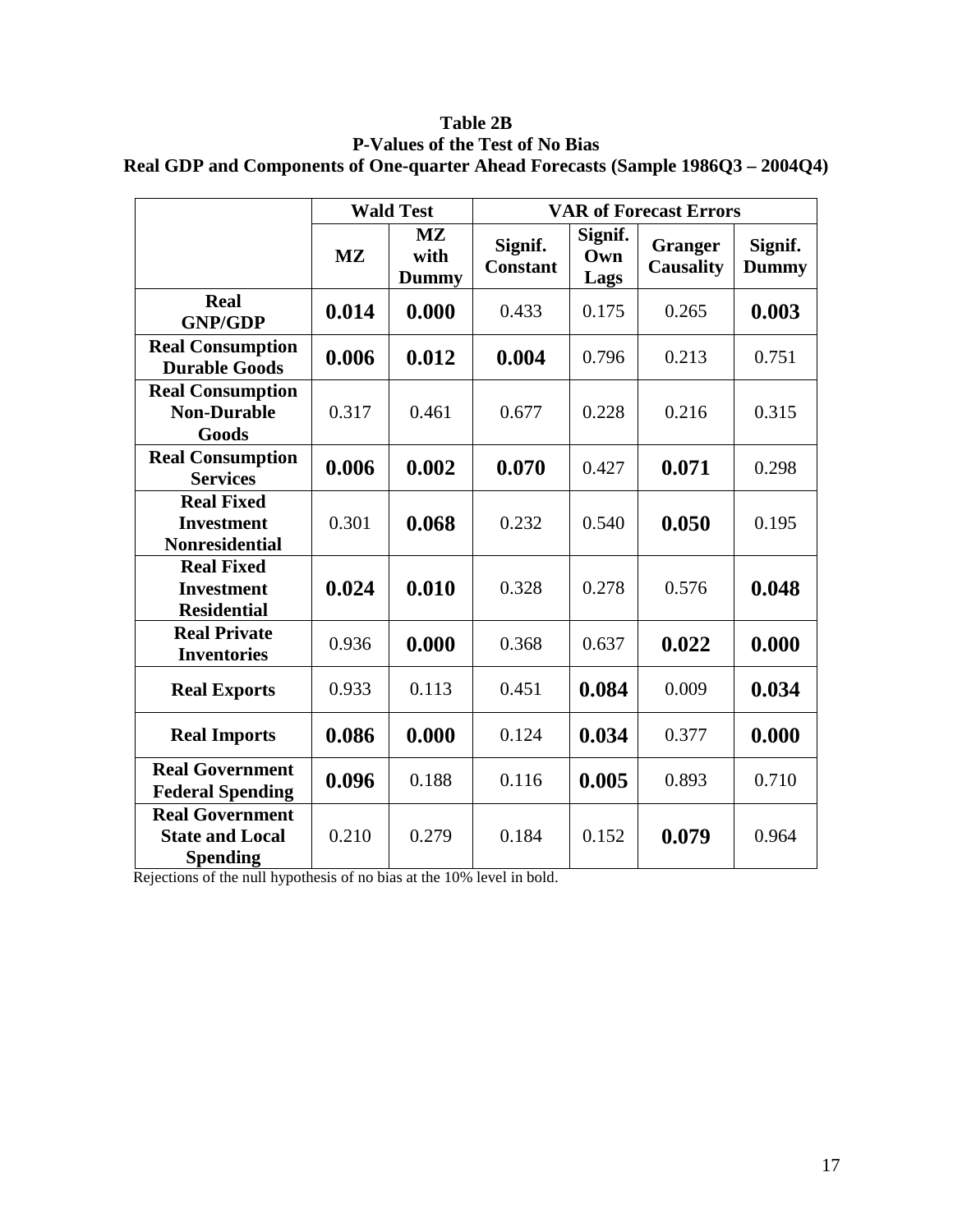|                                                  |          | <b>Current Quarter Forecast</b> | <b>One Quarter Ahead Forecast</b> |               |  |
|--------------------------------------------------|----------|---------------------------------|-----------------------------------|---------------|--|
|                                                  | Mean     | Mean                            | <b>Mean</b>                       | <b>Mean</b>   |  |
|                                                  | Forecast | <b>Actual</b>                   | Forecast                          | <b>Actual</b> |  |
| <b>Durable Goods</b><br>Consumption              | 4.525    | 6.329                           | 2.573                             | 6.423         |  |
| <b>Non-Durable</b><br>Consumption                | 1.632    | 2.295                           | 2.376                             | 2.237         |  |
| <b>Services</b><br>Consumption                   | 3.167    | 3.168                           | 2.856                             | 3.169         |  |
| <b>Nonresidential Fixed</b><br><b>Investment</b> | 5.087    | 6.271                           | 5.219                             | 6.532         |  |
| <b>Residential Fixed</b><br><b>Investment</b>    | 2.545    | 3.670                           | 1.209                             | 3.589         |  |
| <b>Private</b><br><b>Inventories</b>             | 18.080   | 21.695                          | 21.333                            | 21.513        |  |
| <b>Exports</b>                                   | 5.622    | 6.762                           | 6.705                             | 6.764         |  |
| <b>Imports</b>                                   | 5.975    | 8.093                           | 6.271                             | 8.169         |  |
| <b>Federal Gov.</b><br><b>Spending</b>           | 0.449    | 0.636                           | $-0.623$                          | 1.045         |  |
| State & Local Gov.<br><b>Spending</b>            | 2.122    | 2.321                           | 1.896                             | 2.315         |  |
| <b>Mahalanobis Distance</b><br>$(D^2)$           | 0.129    |                                 | 0.539                             |               |  |
| <b>F-statistic</b>                               |          | 0.462                           | 1.898                             |               |  |
| p-value                                          | 0.912    |                                 | 0.050                             |               |  |

**Table 3A Mahalanobis Distance – Entire Sample, 1986Q3 – 2004Q4**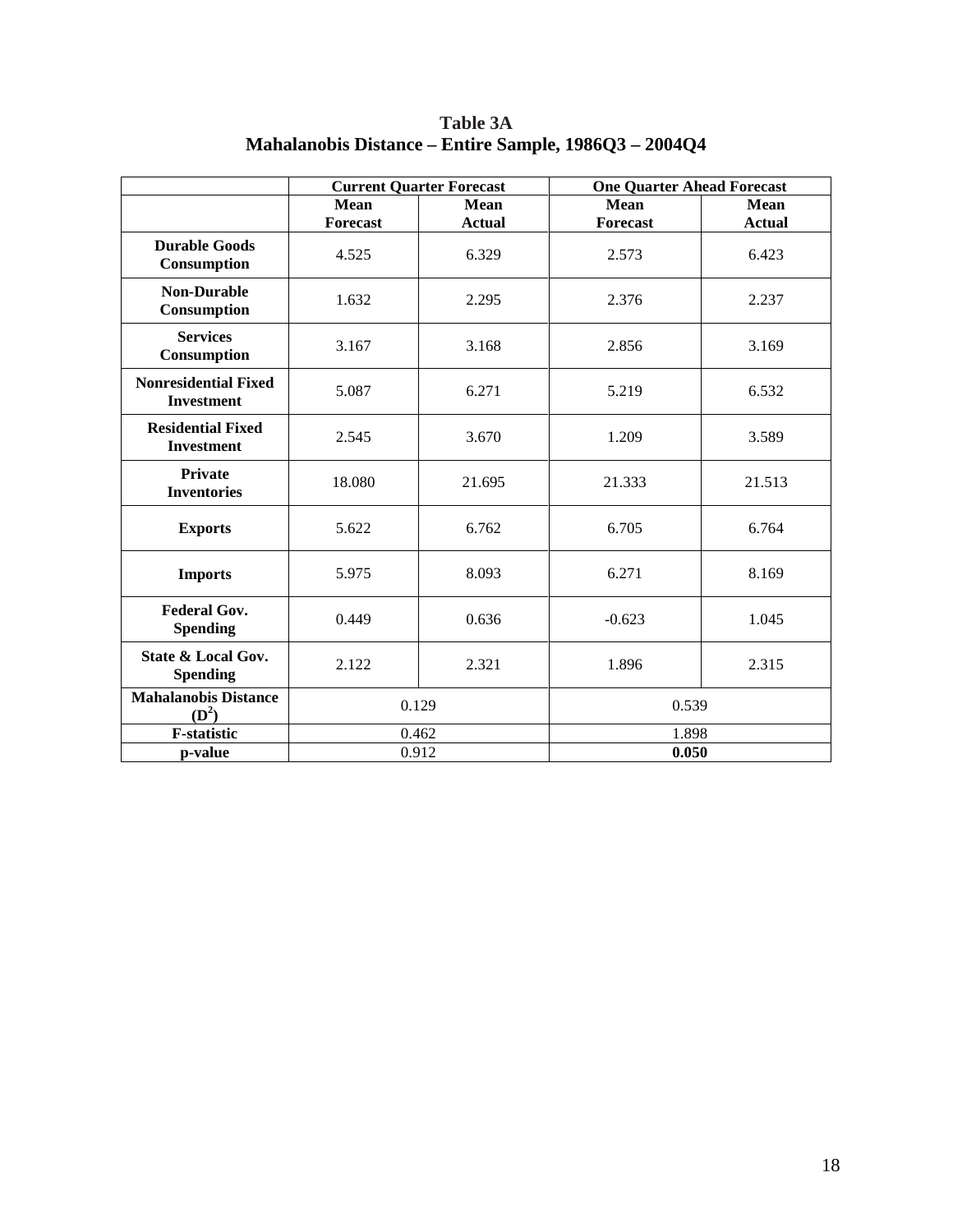**Table 3B Mahalanobis Distance for Recessions – Entire Sample, 1986Q3 – 2004Q4**

|                                                  |                     | <b>Current Quarter Forecast</b> |                 | <b>One Quarter Ahead Forecast</b> |  |  |
|--------------------------------------------------|---------------------|---------------------------------|-----------------|-----------------------------------|--|--|
|                                                  | Mean<br><b>Mean</b> |                                 | Mean            | Mean                              |  |  |
|                                                  | <b>Forecast</b>     | <b>Actual</b>                   | <b>Forecast</b> | <b>Actual</b>                     |  |  |
| <b>Durable Goods</b><br>Consumption              | 1.157               | 5.514                           | $-6.714$        | 1.771                             |  |  |
| <b>Non-Durable</b><br><b>Consumption</b>         | $-0.743$            | 0.057                           | $-0.129$        | 0.800                             |  |  |
| <b>Services</b><br>Consumption                   | 2.100               | 2.100                           | 2.314           | 2.514                             |  |  |
| <b>Nonresidential Fixed</b><br><b>Investment</b> | $-7.214$            | $-6.043$                        | $-4.600$        | $-8.271$                          |  |  |
| <b>Residential Fixed</b><br><b>Investment</b>    | $-7.629$            | $-8.371$                        | $-4.929$        | $-3.729$                          |  |  |
| <b>Private</b><br><b>Inventories</b>             | $-29.271$           | $-40.771$                       | $-15.457$       | $-47.414$                         |  |  |
| <b>Exports</b>                                   | $-3.100$            | $-3.443$                        | 2.900           | $-3.257$                          |  |  |
| <b>Imports</b>                                   | $-4.343$            | $-6.757$                        | 2.200           | $-3.357$                          |  |  |
| <b>Federal Gov.</b><br><b>Spending</b>           | 2.543               | 3.000                           | 1.071           | 5.414                             |  |  |
| State & Local Gov.<br><b>Spending</b>            | 2.800               | 3.514                           | 1.886           | 3.057                             |  |  |
| <b>Mahalanobis Distance</b><br>$(D^2)$           | 3.678               |                                 | 6.622           |                                   |  |  |
| F-statistic                                      | 0.322               |                                 | 0.579           |                                   |  |  |
| p-value                                          | 0.924               |                                 | 0.775           |                                   |  |  |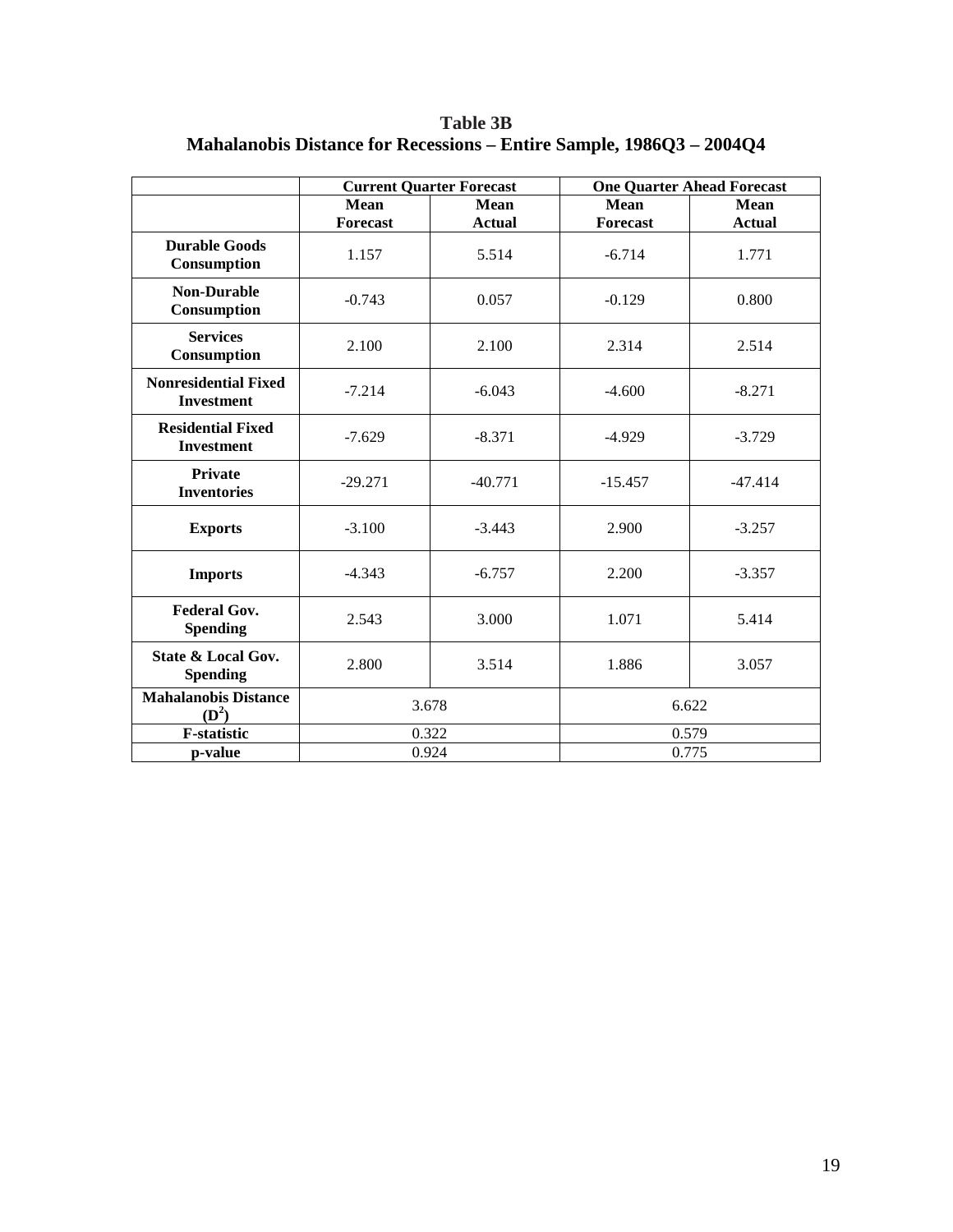**Table 3C Mahalanobis Distance for Expansions – Entire Sample, 1986Q3 – 2004Q4**

|                                                  |                 | <b>Current Quarter Forecast</b> |                 | <b>One Quarter Ahead Forecast</b> |  |
|--------------------------------------------------|-----------------|---------------------------------|-----------------|-----------------------------------|--|
|                                                  | Mean            | <b>Mean</b>                     | Mean            | Mean                              |  |
|                                                  | <b>Forecast</b> | <b>Actual</b>                   | <b>Forecast</b> | <b>Actual</b>                     |  |
| <b>Durable Goods</b><br>Consumption              | 5.216           | 6.997                           | 3.529           | 6.901                             |  |
| <b>Non-Durable</b><br>Consumption                | 1.796           | 2.545                           | 2.634           | 2.385                             |  |
| <b>Services</b><br>Consumption                   | 3.174           | 3.191                           | 2.912           | 3.237                             |  |
| <b>Nonresidential Fixed</b><br><b>Investment</b> | 5.825           | 7.154                           | 6.229           | 8.056                             |  |
| <b>Residential Fixed</b><br><b>Investment</b>    | 3.413           | 4.672                           | 1.841           | 4.343                             |  |
| <b>Private</b><br><b>Inventories</b>             | 19.904          | 24.996                          | 25.121          | 28.609                            |  |
| <b>Exports</b>                                   | 6.299           | 7.812                           | 7.097           | 7.796                             |  |
| <b>Imports</b>                                   | 6.825           | 9.371                           | 6.690           | 9.356                             |  |
| <b>Federal Gov.</b><br><b>Spending</b>           | 0.423           | 0.261                           | $-0.797$        | 0.596                             |  |
| <b>State &amp; Local Gov.</b><br><b>Spending</b> | 2.088           | 2.286                           | 1.897           | 2.238                             |  |
| <b>Mahalanobis Distance</b><br>$(D^2)$           | 0.253           |                                 | 0.695           |                                   |  |
| <b>F-statistic</b>                               |                 | 0.815                           | 2.203           |                                   |  |
| p-value                                          | 0.615           |                                 | 0.022           |                                   |  |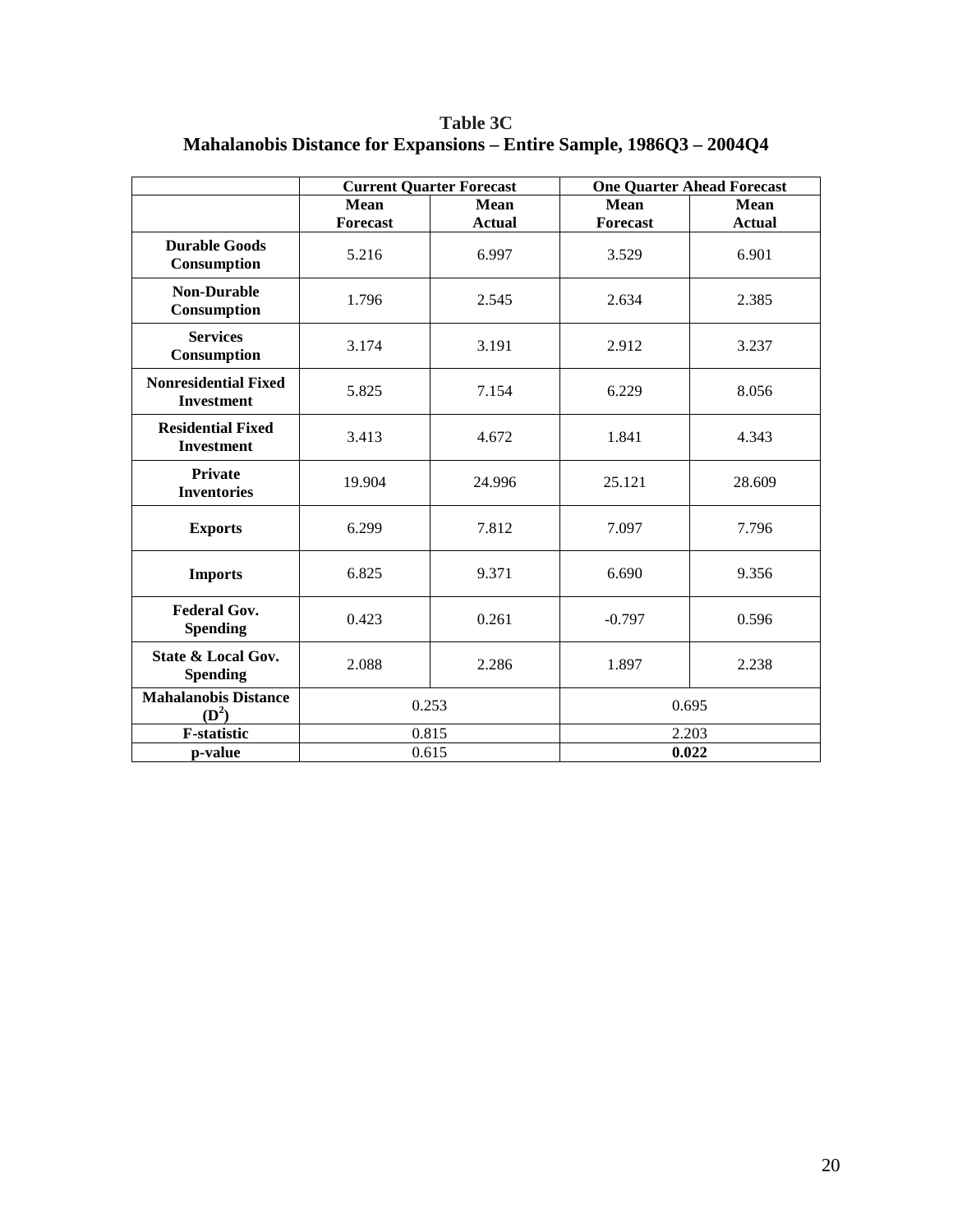#### **Table 4A Mahalanobis Distance of the Fed Forecasts of Growth, Unemployment and Inflation – Entire Sample, 1965Q4-2005Q4**

|                                                 | <b>Current Quarter Forecast</b><br>$1965.4 - 2005.4$ |                              | <b>One Quarter Ahead Forecast</b><br>$1966.1 - 2006.1$ |                       |
|-------------------------------------------------|------------------------------------------------------|------------------------------|--------------------------------------------------------|-----------------------|
|                                                 | Mean<br><b>Forecast</b>                              | <b>Mean</b><br><b>Actual</b> | Mean<br><b>Forecast</b>                                | <b>Mean</b><br>Actual |
| <b>Real GDP Growth</b>                          | 2.595                                                | 2.904                        | 2.783                                                  | 2.891                 |
| <b>Unemployment Rate</b>                        | 5.949                                                | 5.937                        | 6.013                                                  | 5.940                 |
| <b>Inflation</b>                                | 4.068                                                | 4.065                        | 3.973                                                  | 4.073                 |
| <b>Mahalanobis Distance</b><br>$(\mathbf{D}^2)$ | 0.010                                                |                              | 0.008                                                  |                       |
| <b>F</b> -statistic                             | 0.271                                                |                              | 0.224                                                  |                       |
| p-value                                         |                                                      | 0.846                        | 0.879                                                  |                       |

**Table 4B Mahalanobis Distance for Recessions of the Fed Forecasts of Growth, Unemployment and Inflation – Entire Sample, 1965Q4 – 2005Q4**

|                                               | <b>Current Quarter Forecast</b><br>$1965.4 - 2005.4$ |                       | <b>One Quarter Ahead Forecast</b><br>$1966.1 - 2006.1$ |                       |
|-----------------------------------------------|------------------------------------------------------|-----------------------|--------------------------------------------------------|-----------------------|
|                                               | Mean<br><b>Forecast</b>                              | Mean<br><b>Actual</b> | Mean<br><b>Forecast</b>                                | <b>Mean</b><br>Actual |
| <b>Real GDP Growth</b>                        | $-1.878$                                             | $-1.722$              | $-0.274$                                               | $-1.722$              |
| <b>Unemployment Rate</b>                      | 6.363                                                | 6.363                 | 6.281                                                  | 6.363                 |
| <b>Inflation</b>                              | 6.204                                                | 6.548                 | 5.907                                                  | 6.548                 |
| <b>Mahalanobis Distance</b><br>$\mathbf{D}^2$ | 0.023                                                |                       | 0.220                                                  |                       |
| <b>F</b> -statistic                           | 0.102                                                |                       | 0.954                                                  |                       |
| p-value                                       |                                                      | 0.959                 | 0.422                                                  |                       |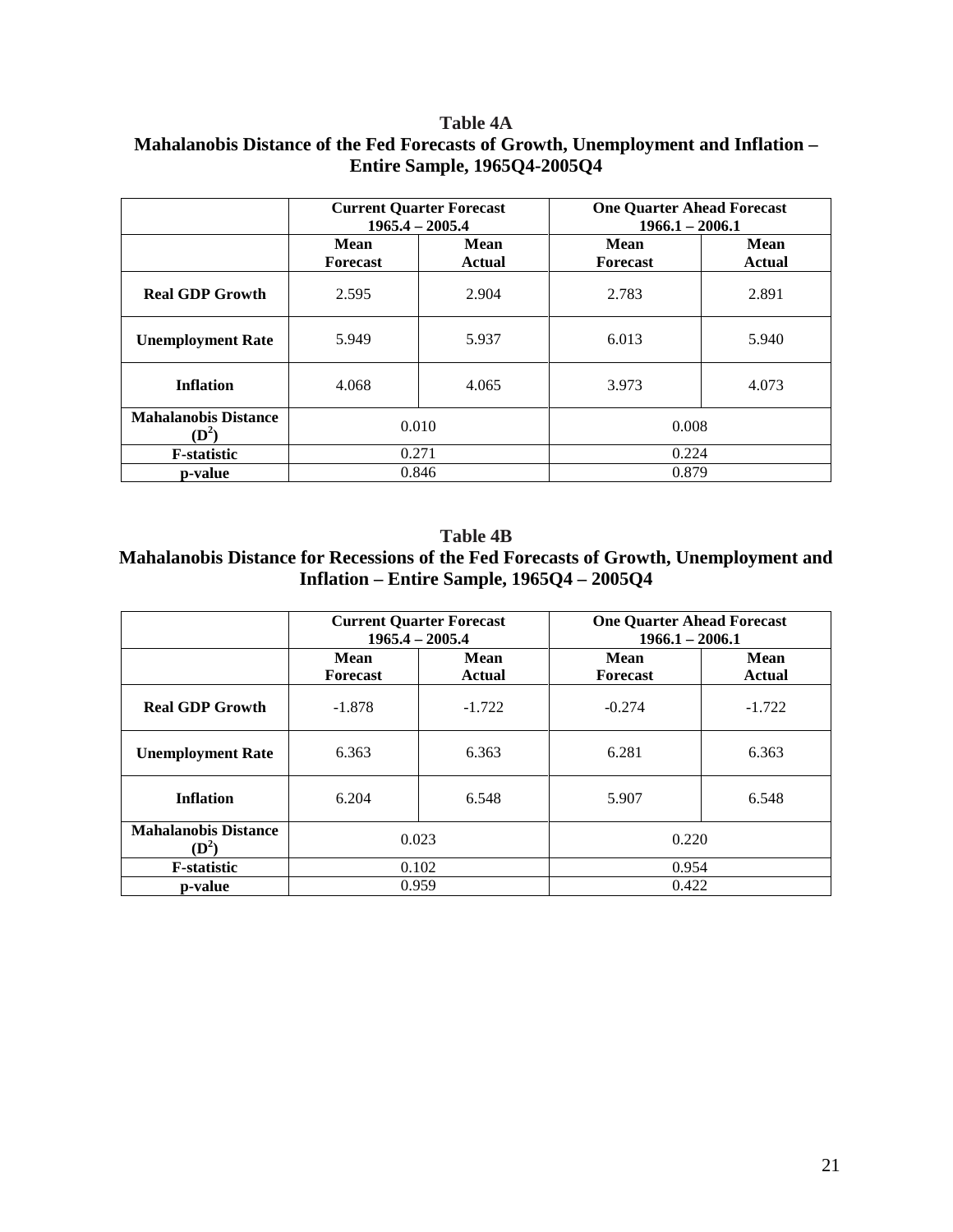#### **Table 4C Mahalanobis Distance for Expansions of the Fed Forecasts of Growth, Unemployment and Inflation – Entire Sample, 1965Q4 – 2005Q4**

|                                        | <b>Current Quarter Forecast</b><br>$1965.4 - 2005.4$ |                       | <b>One Quarter Ahead Forecast</b><br>$1966.1 - 2006.1$ |                       |  |
|----------------------------------------|------------------------------------------------------|-----------------------|--------------------------------------------------------|-----------------------|--|
|                                        | Mean<br><b>Forecast</b>                              | Mean<br><b>Actual</b> | Mean<br><b>Forecast</b>                                | <b>Mean</b><br>Actual |  |
| <b>Real GDP Growth</b>                 | 3.496                                                | 3.836                 | 3.399                                                  | 3.821                 |  |
| <b>Unemployment Rate</b>               | 5.866                                                | 5.851                 | 5.959                                                  | 5.855                 |  |
| <b>Inflation</b>                       | 3.637                                                | 3.564                 | 3.584                                                  | 3.574                 |  |
| <b>Mahalanobis Distance</b><br>$(D^2)$ | 0.024                                                |                       | 0.042                                                  |                       |  |
| <b>F</b> -statistic                    | 0.534                                                |                       | 0.933                                                  |                       |  |
| p-value                                |                                                      | 0.659                 | 0.425                                                  |                       |  |

**Table 5 Mahalanobis Distance Between the SPF and the Fed Forecasts of Growth, Unemployment and Inflation**

|                                                 | <b>Current Quarter Forecast</b><br>$1968.4 - 2005.4$ |                                    | <b>One Quarter Ahead Forecast</b><br>$1969.1 - 2006.1$ |                                    |
|-------------------------------------------------|------------------------------------------------------|------------------------------------|--------------------------------------------------------|------------------------------------|
|                                                 | <b>Mean SPF</b><br><b>Forecast</b>                   | <b>Mean Fed</b><br><b>Forecast</b> | <b>Mean SPF</b><br><b>Forecast</b>                     | <b>Mean Fed</b><br><b>Forecast</b> |
| <b>Real GDP Growth</b>                          | 2.428                                                | 2.453                              | 2.749                                                  | 2.687                              |
| <b>Unemployment Rate</b>                        | 6.147                                                | 6.121                              | 6.175                                                  | 6.193                              |
| <b>Inflation</b>                                | 4.097                                                | 4.146                              | 4.031                                                  | 4.046                              |
| <b>Mahalanobis Distance</b><br>$(\mathbf{D}^2)$ | 0.001                                                |                                    | 0.001                                                  |                                    |
| <b>F</b> -statistic                             | 0.035                                                |                                    | 0.026                                                  |                                    |
| p-value                                         |                                                      | 0.991                              | 0.994                                                  |                                    |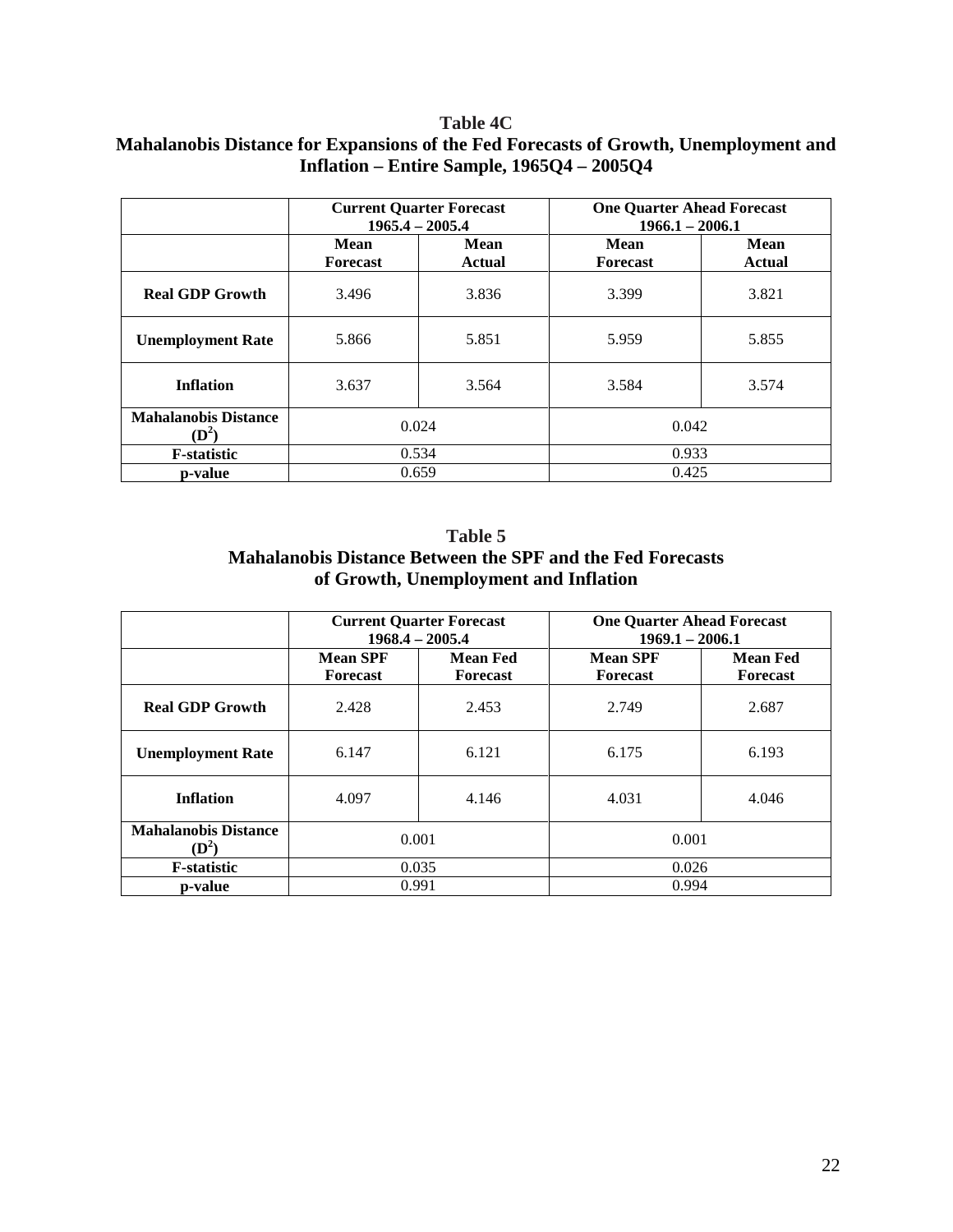#### **References**

Abdi, Herve (2007). Distance. In N.J. Salkind (Ed.) Encyclopedia of Measurement and Statistics. Thousand Oaks CA: Sage, pp. 280-284.

Banternghansa, Chanont and Michael W. McCracken (2009). Forecast Disagreement Among FOMC Members. Federal Reserve Bank of St. Louis Working Paper No. 2009-059.

Caunedo, Julieta, Riccardo DiCecio, Ivana Komunjer, and Michael T. Owyang (2013) "Federal Reserve Forecasts: Asymmetry and State-Dependence" Federal Reserve Bank of St. Louis Working Paper 2013-012.

Clements, Michael P., Fred Joutz and Herman O. Stekler, (2007). An Evaluation of the Forecasts of the Federal Reserve: A Pooled Approach. Journal of Applied Econometrics, 22(1), 121-136.

Davies, Antony and Kajal Lahiri, (1995). "A new framework for testing rationality and measuring aggregate shocks using panel data." *Journal of Econometrics* 68: 205-227.

Davies, Antony and Kajal Lahiri, (1999). "Re-examining the rational expectations hypothesis using panel data on multi-period forecasts." In Hsaio, C., K. Lahiri, L.F. Lee, and M.H. Pesaran (eds.), *Analysis of Panels and Limited Dependent Variable Models*, 226-254. Cambridge University Press.

Davies, Antony, Kajal Lahiri, and Xuguang Sheng (2011). "Analyzing Three-Dimensional Panel Data of Forecasts." *Oxford Handbook on Economic Forecasting*, 473-495: 1-13

Groen, Jan J. J., George Kapetanios and Simon Price (2009).Real Time Evaluation of Bank of England Forecasts for Inflation and Growth. International Journal of Forecasting, 25, 74-80.

Hanson, M. S. and J. Whitehorn (2006).Reconsidering the Optimality of Federal Reserve Forecasts. Manuscript.

Holden, K. and D.A. Peel (1990).On testing for unbiasedness and efficiency of forecasts. Manchester School, 48, 120–127.

Joutz, F. and H. Stekler (2000).An evaluation of the predictions of the Federal Reserve. International Journal of Forecasting, 16, 17-38.

Jordá, Òscar, Malte Knüppel, and Massimiliano Marcellino (2010).Empirical Simultaneous Confidence Regions for Path-Forecasts. European University Institute Economics Working Papers No.ECO2010/18.

Komunjer, Ivana and Michael T. Owyang (2012). *Review of Economics and Statistics*. Vol. 94, No. 4: 1066-1080.

McLachlan, G. J. (1999) "Mahalanobis Distance" *Resonance*, pp. 20 -26.